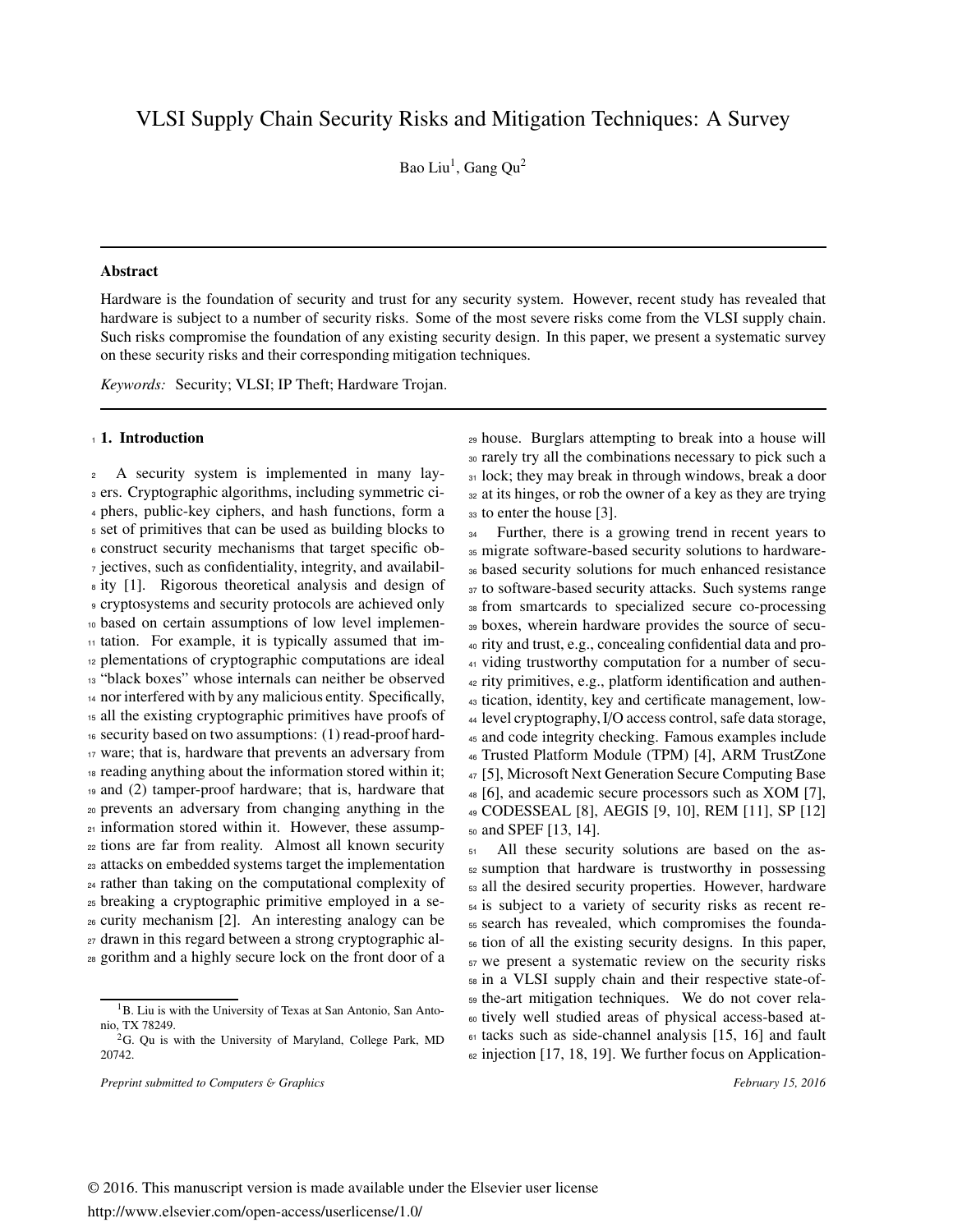

Figure 1: VLSI supply chain security risks.

<sup>63</sup> Specific Integrated Circuit (ASIC) security, while inter-<sup>64</sup> ested readers may refer to existing literature on FPGA <sup>65</sup> security [20, 21, 22, 23].

The rest of this paper is organized as follows. We present an overview on VLSI supply chain security risks in Section 2 and their state-of-the-art mitigation tech-niques in Sections 3 and 4. We conclude in Section 6.

#### <sup>70</sup> 2. VLSI Supply Chain Security Risks

 Today's semiconductor industry involves multiple business entities on a global scale in design, manu- facturing, system integration and distribution of VLSI chips and systems. Without an effective security mech- anism, a rogue element in this process - such as an IP provider, an IC design house, a CAD company, a foundry, a distributor or a system integrator - can eas- ily steal design IPs or tamper with an IC design; there is also a possibility that an outsider adversary steals de- sign IPs or tampers with the design (Fig. 1). We catego- rize such security risks into two groups: (1) *IP theft and misuse*, where an adversary obtains an IP through an il-83 legal channel or uses the authentic IPs illegally, and (2) *IC tamper*, where an adversary modifies the functional- ity, performance or other features of an IC for various malicious purposes. In terms of the security objectives we mentioned in the introduction, IP theft and misuse 88 compromise IP confidentiality; while IC tamper com- promises IC design authenticity and integrity. In the rest of this section, we will elaborate security risks from each of the two categories.

# <sup>92</sup> *2.1. IP Theft and Misuse*

 IC designs and the intellectual properties (IPs) cre- ated during the design process can be protected legally through the means such as patent, copyright, trademark, and trade secret. Design IPs (such as Verilog code, de- sign data, and FPGA configuration bitstream files) can also be encrypted to prevent illegal copy or misuse. However, IP theft is an easy and very profitable busi- ness practice due to the lack of effective law enforce- ment mechanisms, and the need of keeping IP easy to use and reuse. Evidently, we have seen rampant IP theft and misuse in semiconductor industry in recent years. For example, in *over-building*, a contract manufacturer fills an order and continues to build more chips and sell them [23]. In *cloning*, a competitor makes a copy of a design by stealing part or all of a system's intellec- tual property (IP) [23]. In *reverse engineering*, a com- petitor extracts not only all the IPs from a design, but also explicit details on how the design works - by pack- age removal, delayering, imaging, circuit extraction and analysis - which allows the IPs to be reused, improved, or disguised to thwart possible legal actions [23, 24].<sup>3</sup>

 One common feature of such attacks is that rogue business entities are driven by profit. They are interested in IP theft or misuse rather than IP or IC tamper. For ex- ample, an IP licensee may misuse an IP for designs that are not included in the license agreement. This leads to financial loss for the IP owner without necessarily

<sup>&</sup>lt;sup>3</sup>Despite its potential application in IP theft and IC tampering, reverse engineering is a legal practice, e.g., to collect competitor intelligence, determine patent infringements, and detect hardware Trojans [25].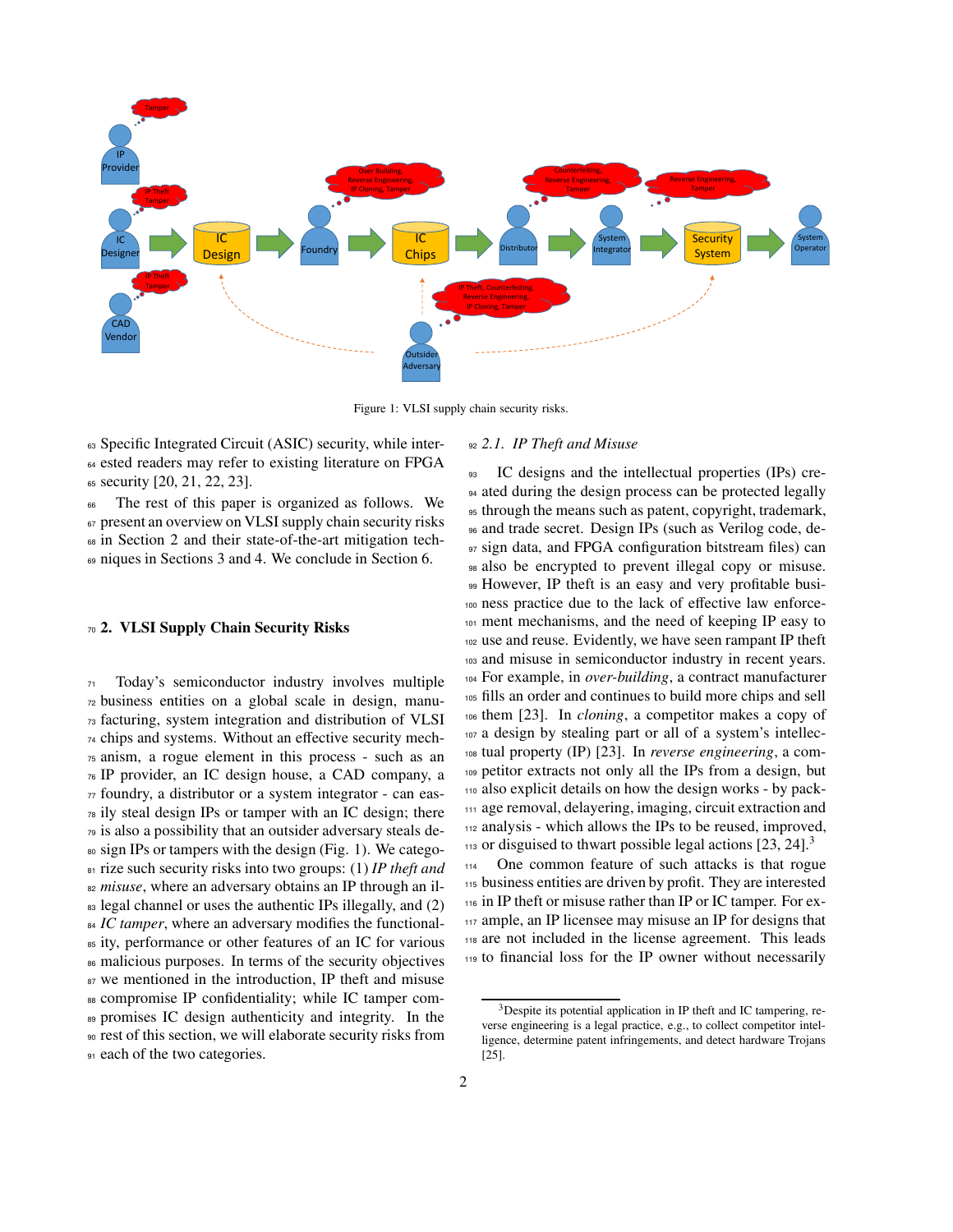compromising the authentic design and the end product. Furthermore, profit-driven attacks such as over-building and cloning often happen at a large scale.

# *2.2. IC Tamper*

 The end products of IP theft and misuse are often known as *counterfeits*, which are work-alike or cloned products with illegal use of a brand name. Such coun- terfeits are widespread; the United States Department of Defense has identified more than one million suspect counterfeit parts associated with supply chain compro- mises in two years [26]. Such counterfeit chips may be made from recycled chips of degraded lifetime, reliabil- ity or performance. The most severe form of hardware security risks is that on such counterfeit chips an adver- sary may tamper with the genuine design and install a "Trojan horse" component which once triggered acts as a logic bomb or information leak back door [27]. An entire Trojan program may be hidden in hardware, e.g., in a Trojan ROM beside a processor (Figure 4) [28]. An adversary may launch such an attack from a foundry, from a system assembly line, or, anyone who captures a hardware device may replace a genuine chip with a counterfeit chip on a printed-circuit board (PCB). A tampered system may still function as expected for min- imum footprint, except that it provides a hidden attack mechanism for knowledgeable attackers. Such IC tam- per attacks may evade all the existing security solutions implemented at higher (e.g., software application or op- erating system) levels. For example, the existing static and dynamic code integrity verification techniques de- tect tamper in the file system, memory or stack rather than a hardware Trojan [7, 9, 10, 12, 29, 30]. As a re- sult, IC tamper attacks compromise a fundamental as- sumption of the existing security system designs which is the trustworthiness of hardware. They request serious rethinking on security system design.

 IC tamper attacks may not lead to obvious profit, while hidden incentives cannot be ruled out, since pos- sible attackers such as amateur hackers, criminal orga- nizations and nation states have different resources, ca- pacities and incentives. In some cases, IC tamper can be an economically viable practice, for example, installing data-collecting hardware spyware. Due to the potential severity of such attacks and the limitations of the exist- ing countermeasure techniques, the Comprehensive Na- tional Cyber Security Initiative has identified this supply chain risk management problem as a top national prior-ity [31].

 The existing VLSI design and verification techniques are insufficient in mitigating such security risks and en-suring hardware design authenticity, integrity and conTable 1: VLSI supply chain security risks and mitigation techniques.

| <b>Security Risks</b> | Mitigation Techniques            |
|-----------------------|----------------------------------|
| Reverse Engineering   | Obfuscation                      |
| Over-Building         | Watermarking, Fingerprinting,    |
|                       | Metering                         |
| Counterfeiting        | Fingerprinting, Metering         |
| Cloning               | Watermarking, Fingerprinting     |
| Tamper (IC Design)    | Simulation, Formal Verification, |
|                       | Detection, Obfuscation           |
| Tamper (IC Chip)      | Reverse Engineering,             |
|                       | Testing, Side Channel Analysis,  |
|                       | Design for Tamper Detection      |
|                       | Design for Tamper Prevention     |

 fidentiality. In today's IC industry, once an IC design is delivered to a foundry, the designers have no effective mechanism to prevent IP theft and misuse. The existing testing techniques only verify if an IC design meets all the specifications. They do not detect the presence of any extra functionality which may be a security back- door. Table 1 summarizes the VLSI supply chain secu- rity risks that we know today and their respective state- of-the-art mitigation techniques. We detail each of these techniques as follows.

## 181 3. Techniques Against IP Theft and Misuse

#### *3.1. Design Obfuscation*

 Obfuscation is a long-standing problem in computer security and cryptography as a potentially very power- ful tool against reverse engineering. The classic "black- box" definition of obfuscation is to create an implemen- tation of a function *f* that reveals nothing about *f* except its input-output behavior. Intuitively, a circuit obfus- cator O is an efficient algorithm that, given a circuit *C* implementing some function *f* , outputs another circuit O(C) such that (i) (preserving functionality) it computes (perhaps approximately) the same function as  $f$ , (ii) (polynomial slowdown) its size is bounded by a given polynomial  $p$  in the size of the original circuit, i.e.,  $_{195}$   $|O(C)| \leq p(|C|)$ , and, (iii) ("virtual black-box" property) for any efficient adversary that computes some predicate on  $O(C)$ , there exists an efficient simulator that com- putes the same predicate with black-box access to an oracle that evaluates *f* [32, 33, 34].

 Recent theoretical studies have shown that, (1) there exist functions that cannot be obfuscated, and (2) there exist functions that can be obfuscated. Barak et al. have shown the existence of (contrived) classes of functions which are not obfuscatable, or, a general purpose obfus- cator does not exist [32]. The only positive obfuscation result is of point functions, which are Boolean functions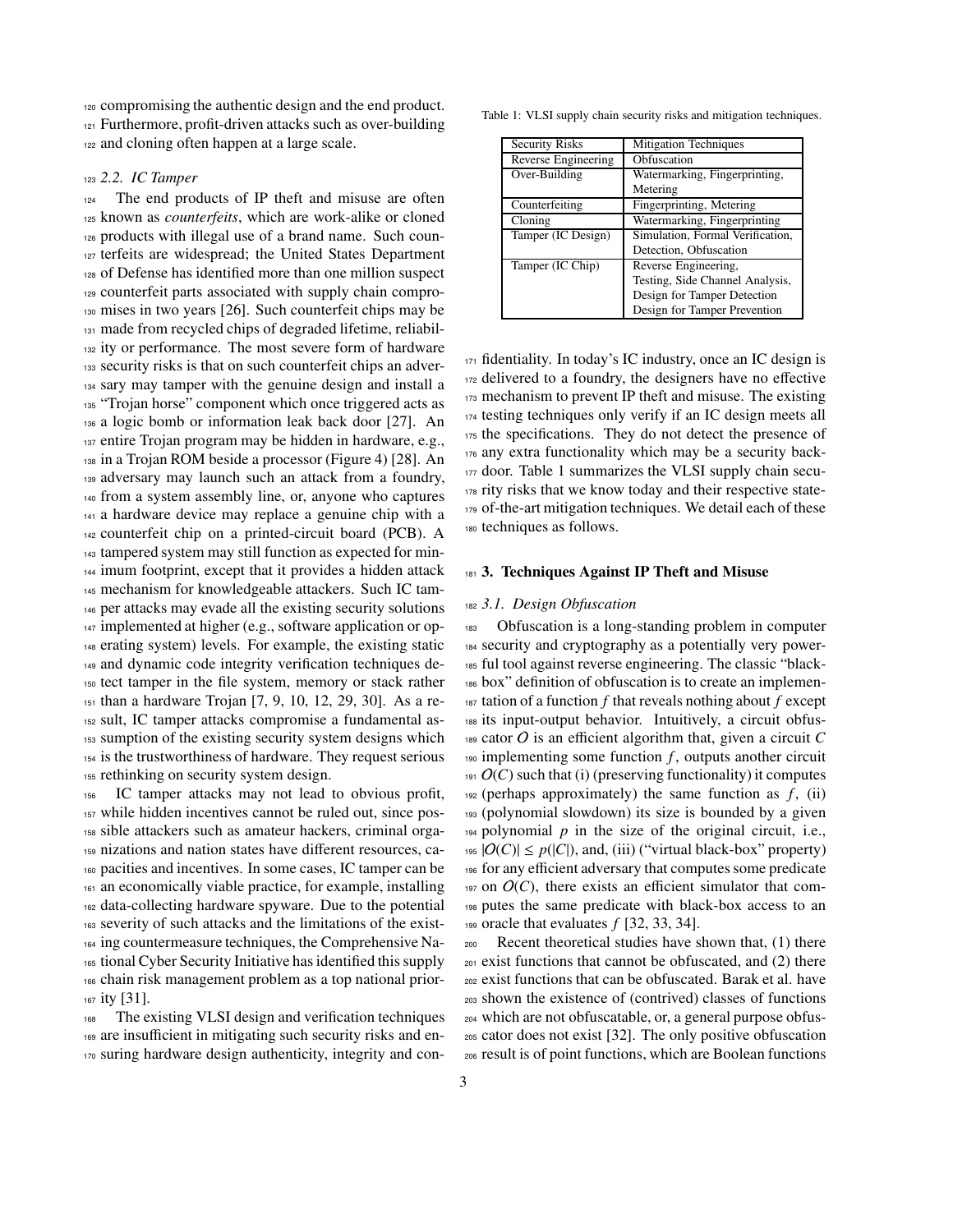that return logic one on exactly one input, for example, a password checker program. Canetti and Wee separately showed how to obfuscate a point function based on a random oracle, e.g., a hash function that hides all details [33, 35]. An obfuscated point function queries the ran- dom oracle on an input, and compares the answer with a stored value. For example, a password checker program encrypts an input, and compares the encryption result with a stored value, which is an encrypted password. As a result, it achieves the virtual black box property of obfuscation. This scheme is based on a weaker defini- tion of obfuscation, which says that there is a negligi- ble probability to distinguish an adversary circuit based on the obfuscated scheme and a simulator based on a black box of the function. As a result, this obfuscation scheme of point functions cannot be extended to obfus- cate arbitrary Boolean functions [34], except some spe-cific classes of functions such as d-CNFs [36].

 VLSI obfuscation is achievable based on certain spe- cial manufacturing technologies, such as split manufac- turing, 3D IC integration or embedded reconfigurable logic in ASIC design, which realize the aforementioned "black-box" property. The presence of obfuscated mod- ules does not guarantee that the entire design is obfus- cated, as the adversary may still gain knowledge on or tamper with the un-obfuscated part of the design. De- sign obfuscation methods may not stop an adversary, but certainly increase their cost of reverse engineering. To conclude our discussion on obfuscation, we list rep- resentative recently proposed circuit obfuscation tech-niques.

 • In split manufacturing, while the logic gates and the interconnects at the lower metal layers are mass produced at an untrusted foundry, the interconnects at the higher metal layers are customized at a later stage at a trusted site in a semi-customized IC man- ufacturing technology [37]. An adversary at an un- trusted foundry has only black-box access to the upper-layer interconnects. However, an adversary <sup>246</sup> may reconstruct the upper-layer interconnects and <sup>247</sup> the whole design based on subgraph isomorphism [38], and the complexity of doing so can be further reduced based on certain VLSI design objectives, constraints and rules, e.g., minimum wirelength, no combinational loop, and no simultaneous mul-tiple driver of any logic signal [39].

 • In 3D IC integration, among several stacked dies mounted on an interposer, a trusted die can be manufactured at a trusted foundry while the other dies and the interposer may be manufactured at an

Table 2: Comparison of IC design obfuscation techniques by attack resistance and hardware cost.

| <b>Obfuscation Techniques</b> | <b>Attack Resistance</b> | Hardware Cost |
|-------------------------------|--------------------------|---------------|
| Split Manufacturing           | Low                      | Low           |
| 3D IC                         | High                     | Medium        |
| Reconfigurable Logic          | High                     | High          |
| IC Camouflaging               | Low                      | Medium        |
| Logic Locking                 | Low                      | Low           |

 untrusted foundry. An adversary at the untrusted foundry has only black-box access to a trusted die. A trusted die contains logic gates besides intercon- nects. As a result, the complexity for an adversary to re-construct the whole design is much higher than split manufacturing.

- Similarly, certain modules of an ASIC design can be realized in reconfigurable logic. Such reconfig- urable logic can be constructed by a customer or system engineer after the manufacturing and sup- ply process. As a result, any supply chain adver-<sup>268</sup> sary has only black-box access to it [40, 41].
- In IC camouflaging, multiple logic gates are fab- ricated in identical or similar layout patterns [42, 43]. While even without high resolution mi- croscopy equipment, an adversary can re-construct a logic netlist including camouflaged logic gates at certain computation complexity [44, 45].
- In logic encryption or logic locking, a combi- national logic network is augmented by a group of XOR/XNOR logic gates [46, 47], multiplexers combining different logic cones [48], LUTs form- ing a reconfigurable logic barrier [46], or permut- ing the logic inputs/outputs [49], such that only applying a specific vector to the augmented in- puts leads to the correct logic. Similarly, an FSM can be augmented by a group of extra finite states which form an obfuscated mode, such that only a correct sequence of inputs transit the FSM out of the obfuscated mode and set the FSM to the correct initial state in the normal operation mode [50, 51, 52, 48, 53]. These techniques prevent an adversary from unlawful operation of a device. However, with knowledge on the function of a pro- tected module, e.g., from the design of the rest of the system, an adversary can recover the key, e.g., based on IC testing techniques [40, 41, 54].

 Table 3 compares these technqiues in terms of attack resistance (the computation complexity of the problem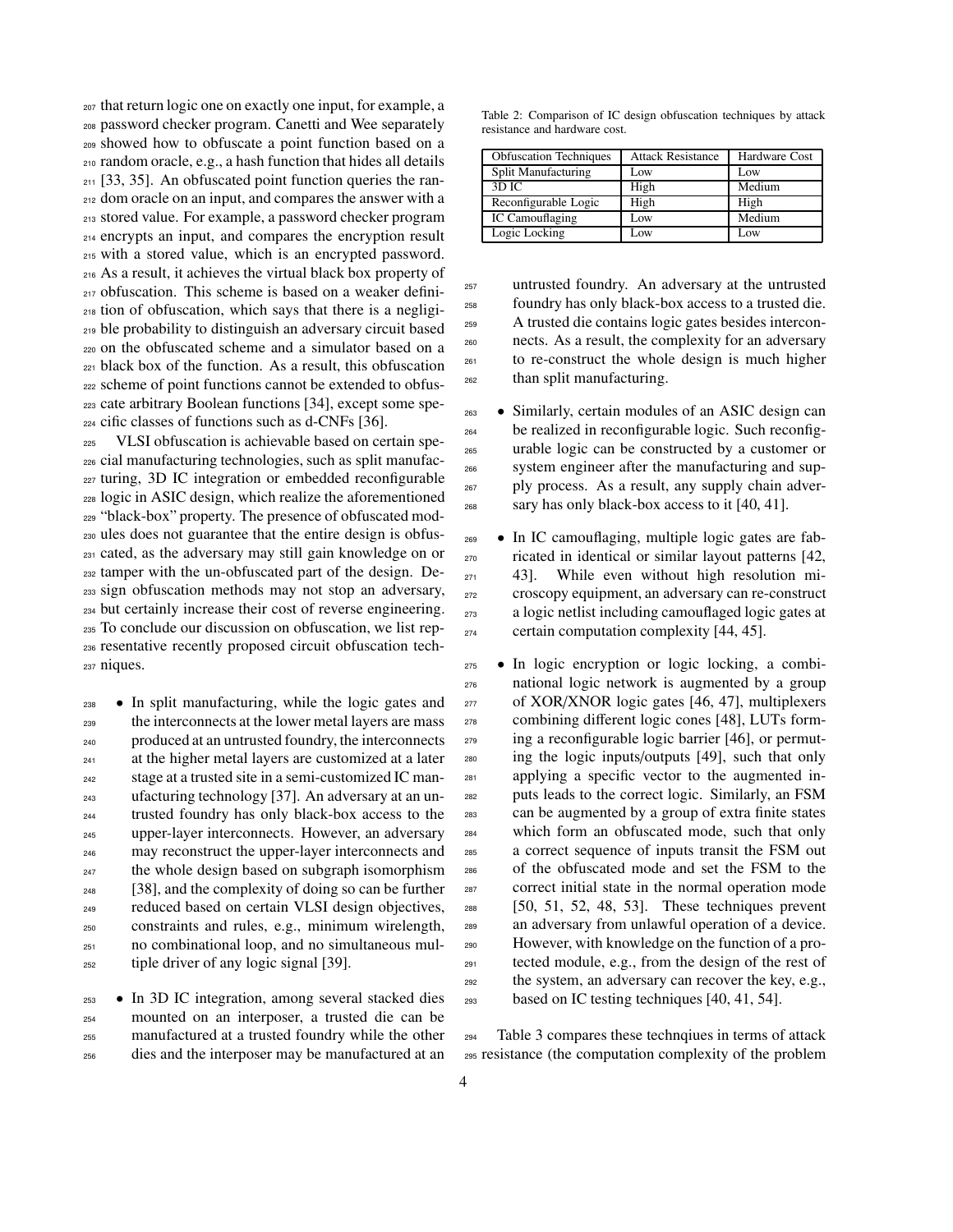

Figure 2: Constraint-based IC watermark embedding and extraction.

 that an attacker must solve to recover the authentic de-sign) and hardware cost.

# *3.2. Digital Watermarking*

 IP and IC watermarking is to secretly convey the in- formation on content ownership and IP/IC rights. Com- pared with steganography, IP and IC watermarking fur- ther requires the property of robustness, i.e., being in- feasible to remove or make useless without destroying the IP/IC at the same time. Watermarking has been applied to protect IPs in all forms, including Verilog codes[55], combinational logic [56, 57], sequential cir- cuits [58], finite state machines [59] and FPGA designs [60], physical design [61], and CAD tools [62]. A sur-vey can be found [63].

 Digital watermarking has been widely used for iden-311 tification, annotation, and copyright of multimedia data such as text, image, audio, and video. Traditional wa- termarking techniques take advantage of the limitation of human visual and auditory system and embed a sig- nature to an original data set as minute errors. This actually changes the original data and cannot be di-317 rectly used for the protection of hardware design IPs because the value of design IP relies on its correct func-319 tionality and performance. To solve the problem of embedding digital watermark into IC without chang- ing its functionality, a novel constraint-manipulation- based methodology was developed in the late 1990's in UCLA. It was first reported in a series of papers in 1998 [64, 56, 61, 65, 66, 67] and most of the early results can be found in a monograph published in 2003 [68].

 A constraint-based watermarking technique trans- lates the to-be-embedded signatures into a set of ad- ditional design constraints during the design and im- plementation of an IP to uniquely encode the signa- tures into the IP (Figure 2). To hide a signature, the designer first creates another set of constraints using his secret key. These constraints are selected in such a way that they do not conflict with the constraints in the original design. Then the original and additional constraints are combined to form an over-constrained stego-problem. The stego-problem, instead of the orig-337 inal problem, is solved to obtain a stego-solution which has the designer's digital watermark embedded.

 During the design and optimization process, the de- sign with these watermarks will have certain specific properties such as constraints. These properties can be extracted from the final design as the proof to the designer's ownership, and the designer can regener- ate them using his signature together with his secret key. Cryptography functions such as one-way hash and stream cipher will be used to generate the embedded- constraints. To facilitate the detection of watermarks, a public watermarking scheme was proposed in [69].

 Hardware IP watermarking techniques can be catego- rized as static and dynamic [60, 63, 70]. In static hard- ware IP watermarking, the watermark is detected with- out running the IP. The dominant techniques are based on including extra constraints which indicate ownership information in solving an optimization problem [69], such as logic optimization [57], place and route [61]. In dynamic hardware IP watermarking, the watermark can only be detected by running the IP. For example, water- marks can be embedded in logic don't care conditions [55], a watermarked FSM gives the encrypted owner- ship information for a given input vector sequence [71], or, exhibits a unique property for the input vector se- quence which is the encrypted ownership information [58].

#### *3.3. IC Fingerprinting*

 IC watermarking embeds a designer's signature into an IC to claim his ownership and IP/IC rights against IP/IC piracy. Such watermarks do not help forensics such as tracing a copyright violator who distributed il- legal copies. The digital fingerprinting techniques solve this problem by embedding a buyer's signature along 371 with a designer's watermark in an IC design. Both the watermark and the fingerprint are invisible identifiers 373 that are embedded in the design permanently for the pur- pose of IP protection. All copies of an IP share an iden-375 tical watermark, while each copy of an IP has a unique fingerprint.

377 Any fingerprinting technique has to address two fun- damental problems: (i) how to generate IPs with unique 379 fingerprints effectively and (ii) how to distribute these fingerprinted IPs to the users. While the problem of distributing fingerprinted copies is similar to the well- studied problem of distributing other artifacts such as multimedia data, there are several unique challenges in the IP generation problem: How to create a large amount of copies with no duplicated fingerprints? How to keep the overhead or IP quality degradation at min- imum? How to minimize the time and complexity of generating multiple fingerprinted IPs (ideally keeping it close to that of designing a single copy)?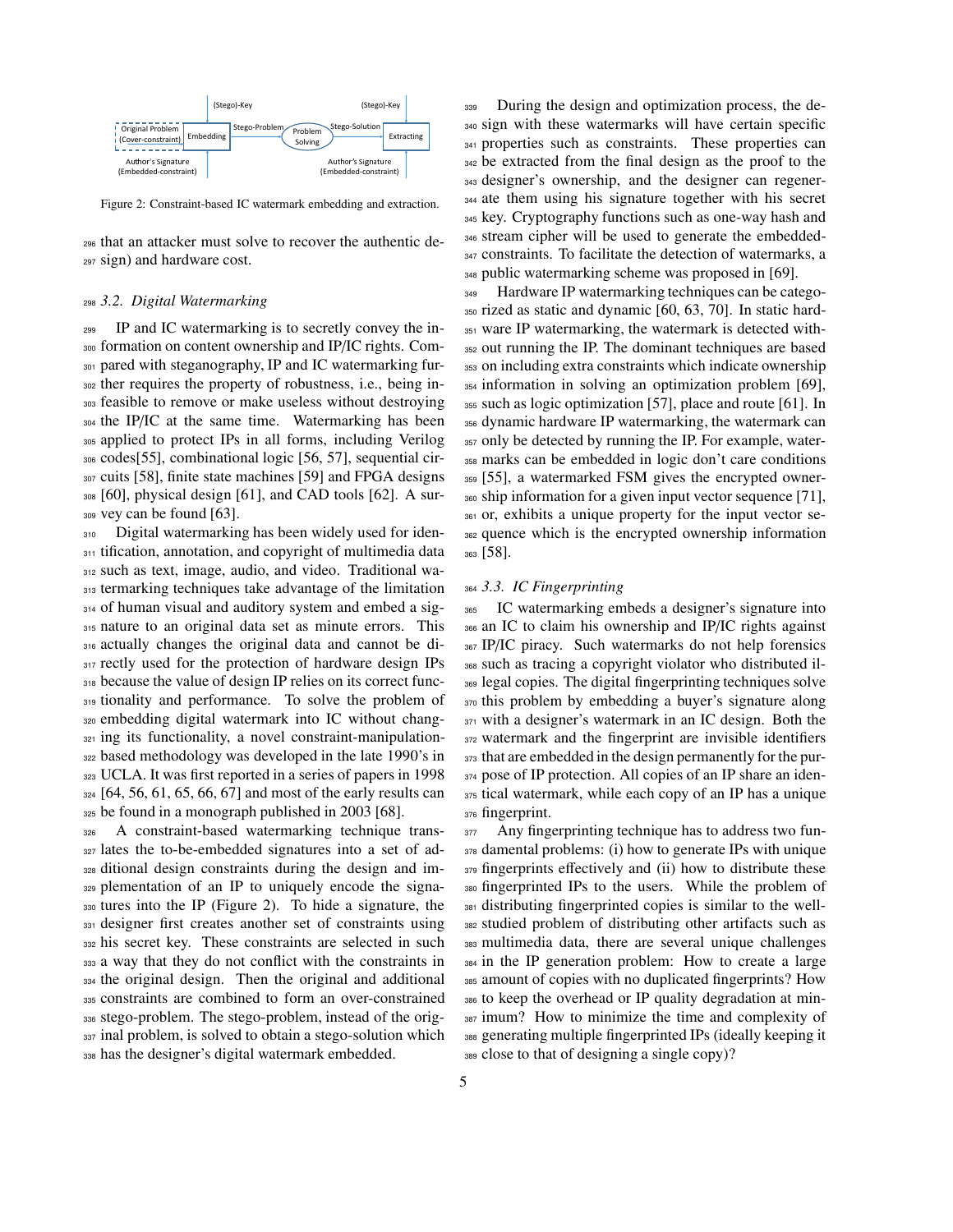

Figure 3: Digital fingerprinting by creating logic equivalent IPs. (a) and (b) differ in an interconnect. (c) and (d) differ in a logic gate with a don't care input vector  $(x = y = 1)$ .

 Because of these difficulties, there are much less IC fingerprinting techniques than IC watermarking tech- niques in literature. Caldwell et al. pioneered in creat- ing fingerprints based on specific VLSI CAD optimiza- tion heuristics [70]. They demonstrated IC fingerprint- ing taking as examples some of the VLSI design related NP-hard problems such as partitioning, Boolean satis- fiability (SAT), graph coloring and standard-cell place- ment problems. These problems are solved by iterative optimization techniques, such that specific constraints similar to those in watermarking can be introduced in iterations to create many unique solutions.

 A conceptually-different fingerprinting approach for the graph coloring problem is proposed in [72], where the authors effectively add new constraints to a graph by either adding new edges to create cliques or introduc- ing new nodes and edges to duplicate existing nodes. This increases the solution space such that solving the problem once leads to creation of multiple unique fin- gerprints. A major issue with this approach and that in [70] is that these techniques must be implemented in an early stage of VLSI design. This leads to significant increase in design time and cost. For instance, each fin- gerprinted IC must have a different mask, which is im-practical given the cost of masks.

 Recently reported are two practical fingerprinting methods based on the observability don't cares (ODC) and satisfiability don't cares (SDC) in logic design [73, 74]. For example, insertion of an extra intercon- nect in Fig. 3 (a) leads to Fig. 3 (b) without changing the Boolean logic function at Y due to the ODC condi- tion [73]; while replacing the OR gate in Fig. 3 (c) by an XOR gate leads to Fig. 3 (d) under a SDC condition [74]. Such changes can be made after IC fabrication, for example, based on reconfigurable logic.

#### *3.4. IC Metering*

 IC metering targets another critical security problem 427 in IC supply chain: with the asymmetric relationship between an IC design house and an foundry, once a de- sign house delivers a design to a foundry, the design house will have no control on what the foundry can do to the design. This creates the risk of IC over-building wherein an extra volume of chips are fabricated without the design house's permission. "IC metering is a set of security protocols that enable a design house to achieve post-fabrication control over their ICs" [75].

 The basic concepts behind IC metering is to embed a unique tag to each IC and make sure that the tag is under the control of the design house instead of the foundry. Many different types of tags have been proposed and used for hardware metering. They can be categorized based on various criteria.

 In passive metering, a tag can only be used for chip identification. In active metering, a tag can further en- able, disable, or control a chip. Active metering meth- ods can be further classified as internally controlled and external controlled based on whether the control is part of the design. Intrinsic metering does not need any help from additional components or design mod- ification. Extrinsic metering methods do. Depending whether the tag interacts with the chip's functionality, we have non-functional metering and functional meter- ing. Finally, some tags can be reproduced and some cannot which are known as unclonable tags.

 The serial number technique is one of the most popu- lar and earliest device tagging technique. A serial num- ber can be physically indented on the device or stored permanently in the memory. These tags are passive, ex- trinsic, non-functional, and reproducible. The fact that such tags can be reproduced makes it unsuitable to pre-vent IC over-building.

 The ICID tag technique was first proposed in 2007 [76]. In this technique, a sequence of control signals se- lect an array of transistors to drive a capacitive load. The output voltage differs for each chip due to inherent IC manufacturing process variations. Because such vari- ations include random and uncontrollable components, An ICID is considered an unclonable tag and thus can be applied against IC over-building.

 The ICID tag technique is the first scheme for gen- erating a weak PUF or random chip ID based on pro- cess variations [77]. Other PUF schemes include ar- biter, ring oscillator, and SRAM-based [78, 77]. Essen- tially, a PUF is an (at least partly) disordered physical system *P* that can be challenged with so-called exter-nal stimuli or challenges *c*, upon which it reacts with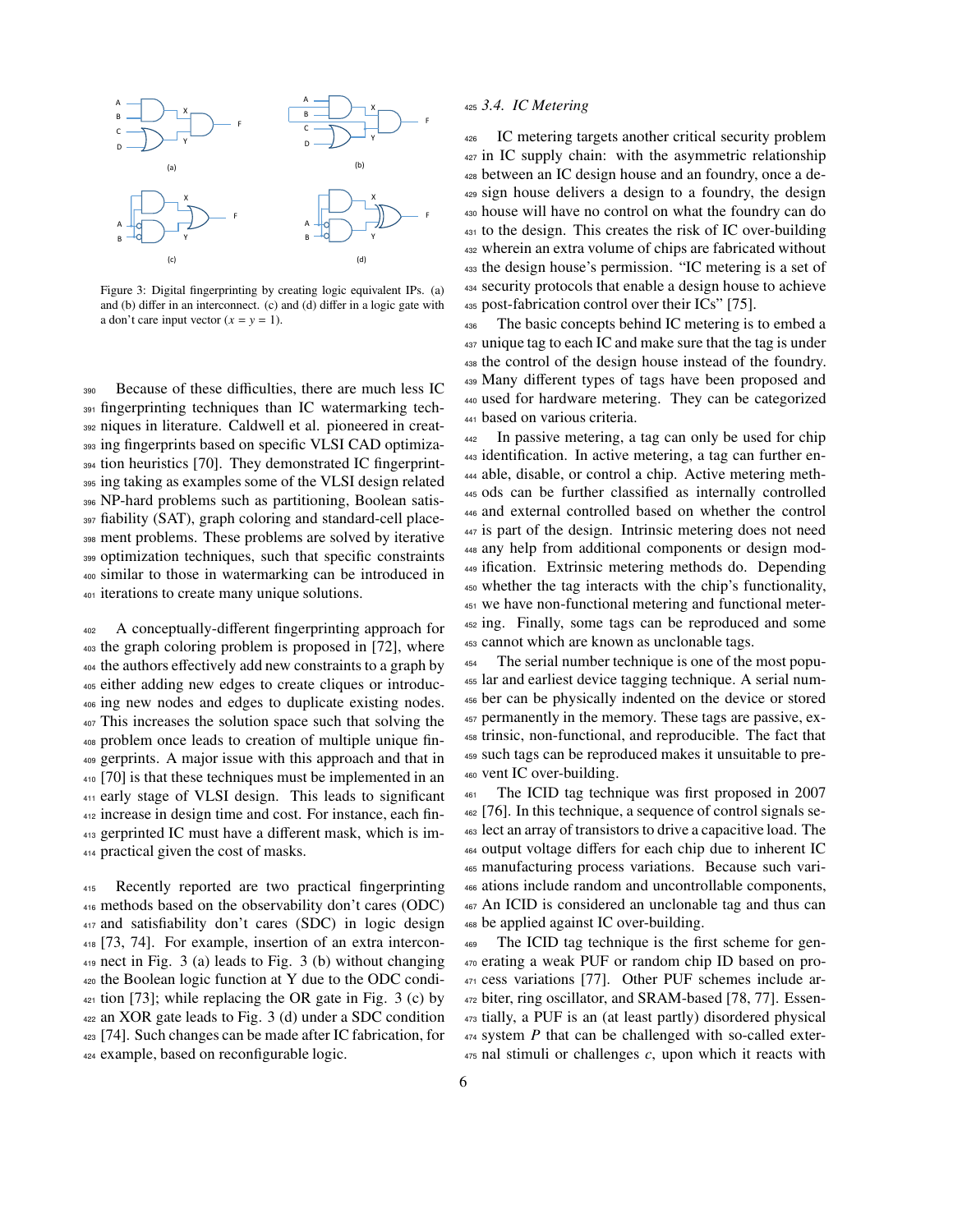Table 3: Comparison of IC watermarking, fingerprinting and metering techniques by attack resistance, design, verification and hardware costs.

| IP-Protecting               | Attack          |      | Design Verification Hardware |        |
|-----------------------------|-----------------|------|------------------------------|--------|
| Techniques                  | Resistance Cost |      | Cost                         | Cost   |
| <b>IC</b> Watermarking High |                 | Low  | Low/High                     | Low    |
| IC Fingerprinting High      |                 | High | Low/High                     | Medium |
| IC Metering                 | Low             | Low  | Medium                       | Low    |

 corresponding responses *r*. Contrary to standard dig- ital systems, these responses depend on the micro- or nanoscale structural disorder of the PUF. It is assumed that this disorder cannot be cloned or reproduced ex- actly, not even by the PUF's original manufacturer, and that it is unique to each PUF. Any PUF *P* thus imple- ments a unique and individual function *f<sup>P</sup>* that maps 483 challenges *c* to responses  $r = f_P(c)$  [77, 79]. Such a response can be exploited for deriving a standard dig- ital key that is not stored in the hardware and hard to extract, for system identification, or for more complex cryptographic protocols such as oblivious transfer (OT), bit commitment (BC), or key exchange (KE) [77, 79]. A PUF needs to achieve uniqueness, randomness and reli-ability [80, 78].

#### *3.5. Comparison*

 Table 3 compares IC watermarking, fingerprinting and metering technqiues. IC watermarks and finger- prints are integrated in IC design, such that an attacker needs to reverse engineer and understand an IC design to remove or forge a watermark or fingerprint. As a result, they have high attack resistance. IC watermark- ing techniques based on extra design constraints or cir- cuitry have a little design and hardware cost. The cost of IC fingerprinting techniques are higher than IC wa- termarking techniques because a lot more IC finger- prints are needed for each customer. Dynamic IC wa- termarking/fingerprinting techniques are easy to verify, while static IC watermarking/fingerprinting techniques require reverse engieering and have a higher cost. IC metering techniques depend on a ICID tag or PUF that is separate from the IC design. As a result, the design and hardware costs for a RFID tag or PUF only count for a small percentage of that of a whole chip. How- ever, their attack resistances need to be examined case by case. For example, Rührmair et al. discussed many assumptions and limitations of PUF-based techniques in the context of different security protocols [77, 79].

#### 4. Techniques Against IC Tamper

 We have two groups of IC tamper detection tech- niques. The first group of techniques detect tamper for a given IC design. The second group of techniques detect tamper for a given IC chip. We will discuss IC tamper prevention at last.

#### *4.1. IC Design Tamper Detection*

 This group of techniques address the following prob-lem.

 Problem 1 (IC Design Tamper Detection). *Given an IC design (e.g., RTL design in form of Boolean logic expression) and its implementation (e.g., logic design in form of gate-level netlist or layout design), verify that the implementation faithfully realizes the design* with-out any additional functionality*.*

 A number of existing techniques address this prob- lem, including Layout Versus Schematic (LVS), formal verification and simulation. However, they do not guar- antee hardware Trojan detection, and ongoing research is producing new techniques. We elaborate as follow.

# *4.1.1. Simulation*

 Simulation is one of the mainstream IC design verifi- cation techniques. However, there are a number of lim- itations in applying simulation techniques for hardware tamper detection. The existing simulation techniques verify an IC design against its specifications; they do not target IC tamper detection or extra functionality identi- fication. A hardware Trojan may perform an extra task without tampering the authentic functionalities. Further, a hardware Trojan may be triggered by a rare event such as power glitch or IC aging which may not even be mod- eled in a digital system simulation environment. With- out a priori knowledge, the likelihood is minimal for a simulator to trigger and detect a hardware Trojan.

## *4.1.2. Formal Verification*

 Formal verification verifies if an implementation con- forms to its specification by a formal (e.g., mathemati- cal) method [81]. This includes equivalence checking and property checking, e.g., of security requirements such as absence of unprotected path from confidential data. Equivalence checking determines if an implemen- tation realizes no more and no less than what is spec- ified. The "no more" part is exactly needed for Tro-jan detection. The existing LVS techniques check the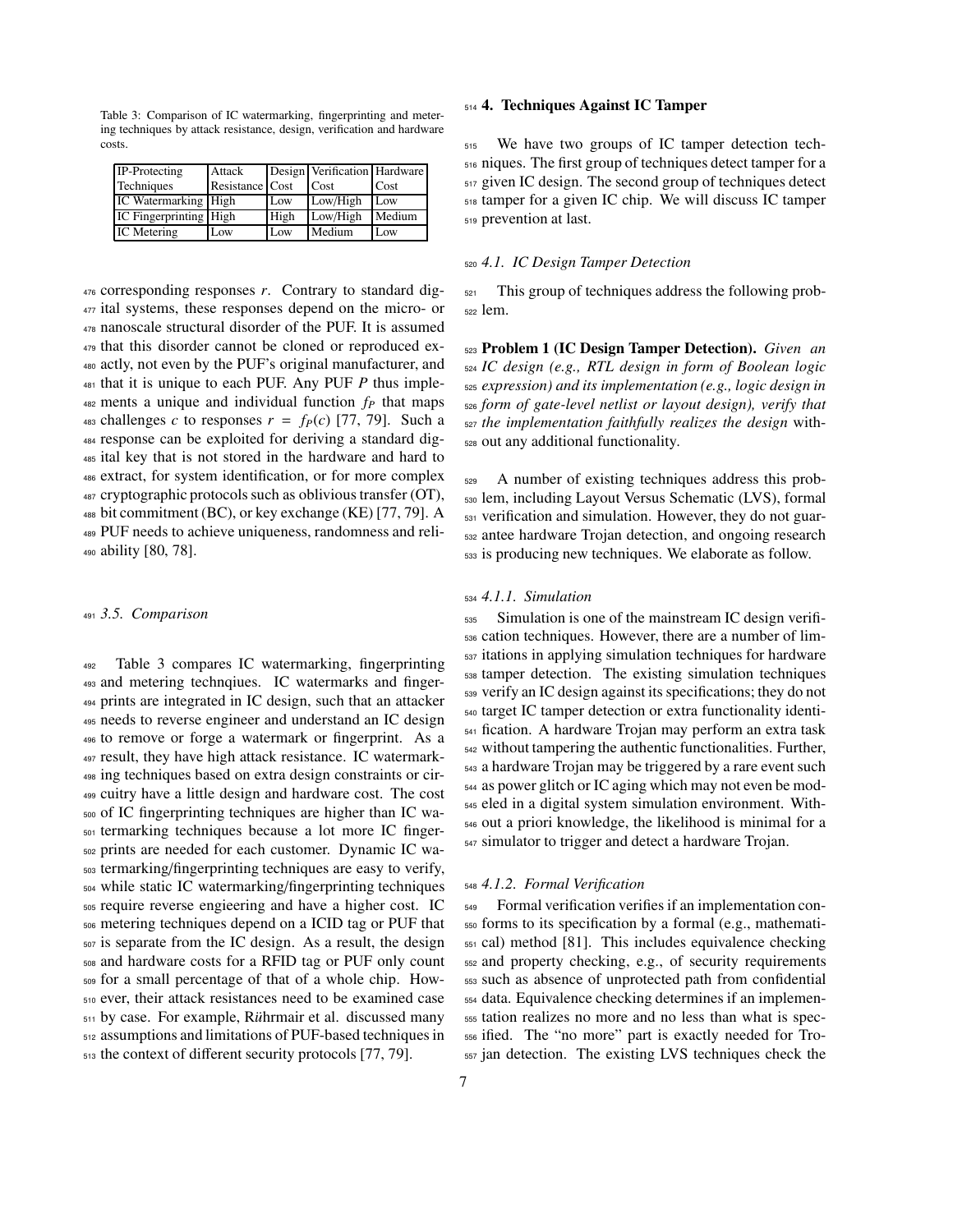equivalence between an IC layout and its schematic de- sign, e.g., based on graph isomorphism. For logic equiv- alence between a Boolean logic expression and a gate- level netlist, one can represent both in a canonical form, e.g., Ordered Binary Decision Diagram (OBDD), and check the graph isomorphism of the two OBDDs [82]. The OBDD technique achieves a polynomial average runtime for the NP-complete problem which worst case runtime remains exponential. However, the complexity of checking functional equivalence of sequential sys- tems remains very high: two functional equivalent se- quential systems may look very different due to retim- ing optimization and/or different finite state encodings; while the exponential number of state transition paths leads to the state explosion problem. To mitigate this problem, for a finite state machine, one may represent (1) each finite state in a vector of Boolean variables, (2) all the finite states in a Boolean function which returns true for all the finite state representations in Boolean variable vectors, and (3) all the state transitions *xRy* in a Boolean function with two sets of Boolean variables, one for state *x* and the other for state *y*. The OBDD technique can be subsequently applied for equivalence and property checkings [83]. Such techniques are in the category of symbolic model checking which consist of systematically exhaustive exploration of a mathematical model based on smart and domain-specific abstraction techniques. Symbolic model checking techniques are more scalable than explicit-state model checking tech- niques which enumerate each reachable state. However, their scalability is still limited.

 Another category of formal verification techniques are deductive verification. This usually involves de- scribing the subject system and the properties to verify in one of the interactive or automatic theorem provers such as HOL [84], Coq [85], PVS [86], etc. Notable examples include the four color theorem proof which was based on Coq [87]. Recent techniques include the Proof-Carrying Code (PCC) technique wherein soft- ware developer/vendors provide proofs for customer- specified safety policies in a binary executable [88], and the similar Proof-Carrying Hardware (PCH) framework which is a SAT solver-based combinational equivalence checker between a design specification and a design im- plementation on a reconfigurable platform [89, 90], and a new PCH framework which uses the Coq functional language [85] for proof construction and leverages the Coq platform for automatic proof validation [91, 92]. These techniques require that the verification engineer have detailed understanding on the system and the prop-erties to verify and convey them in formal specification.

# *4.1.3. Redundant Logic and Hard-to-Excite Signal Identification*

611 Even if an implementation is logic equivalent to its original design, a hardware Trojan may still be hidden in redundant logic, and could be activated by fault injec- tion, e.g., based on perturbation of power supply, clock, or injection of an optical fault [19] or an IC aging sensor [28, 93]. To address this problem, techniques such as Unused Circuit Identification (UCI) have been proposed [94] and improved [95]. Further, ATPG techniques can be leveraged to identify redundant or untestable logic [96]. Because hardware Trojans are supposed to be trig-<sup>621</sup> gered by a rare event, another group of techniques locate hard-to-excite signals as candidates of hardware Trojan trigger [97]. These techniques can be combined. For example, Banga and Hsiao proposed a four-step proce- dure to locate suspicious logic in third-party IPs: (1) A sequential ATPG technique removes easy-to-detect sig- nals. (2) A full-scan N-detect ATPG technique identi- fies hard-to-excite and/or propagate signals. (3) To nar- row down the list of suspected signals and identify the gates associated with a hardware Trojan, a SAT solver checks equivalence of the suspicious netlist containing the rarely triggered signals against the netlist of the cir- cuit exhibiting correct behavior. (4) Finally, clusters of untestable gates in the circuit were determined using the region isolation approach on the suspected signals list [96]. Zhang and Tehranipoor proposed another multi- stage approach which includes assertion based verifica- tion, code coverage analysis, redundant circuit removal, equivalence analysis and use of sequential Automatic Test Pattern Generation (ATPG) for suspicious signals identification [98]. These techniques do not need an au- thentic design as reference. However, these techniques are limited as a hardware Trojan may not be based on redundant logic or a hard-to-excite signal.

# *4.2. IC Chip Tamper Detection*

 This group of techniques address the following prob-lem.

 Problem 2 (IC Chip Tamper Detection). *Given an IC design and an IC chip, verify that the IC chip faithfully realizes the design* without any additional functionality*.*

# *4.2.1. Reverse Engineering*

 Part of the technical difficulty of the IC chip tamper detection problem is that a verification engineer may not even know the design details of a chip. Reverse engi-neering can be applied to extract the design details of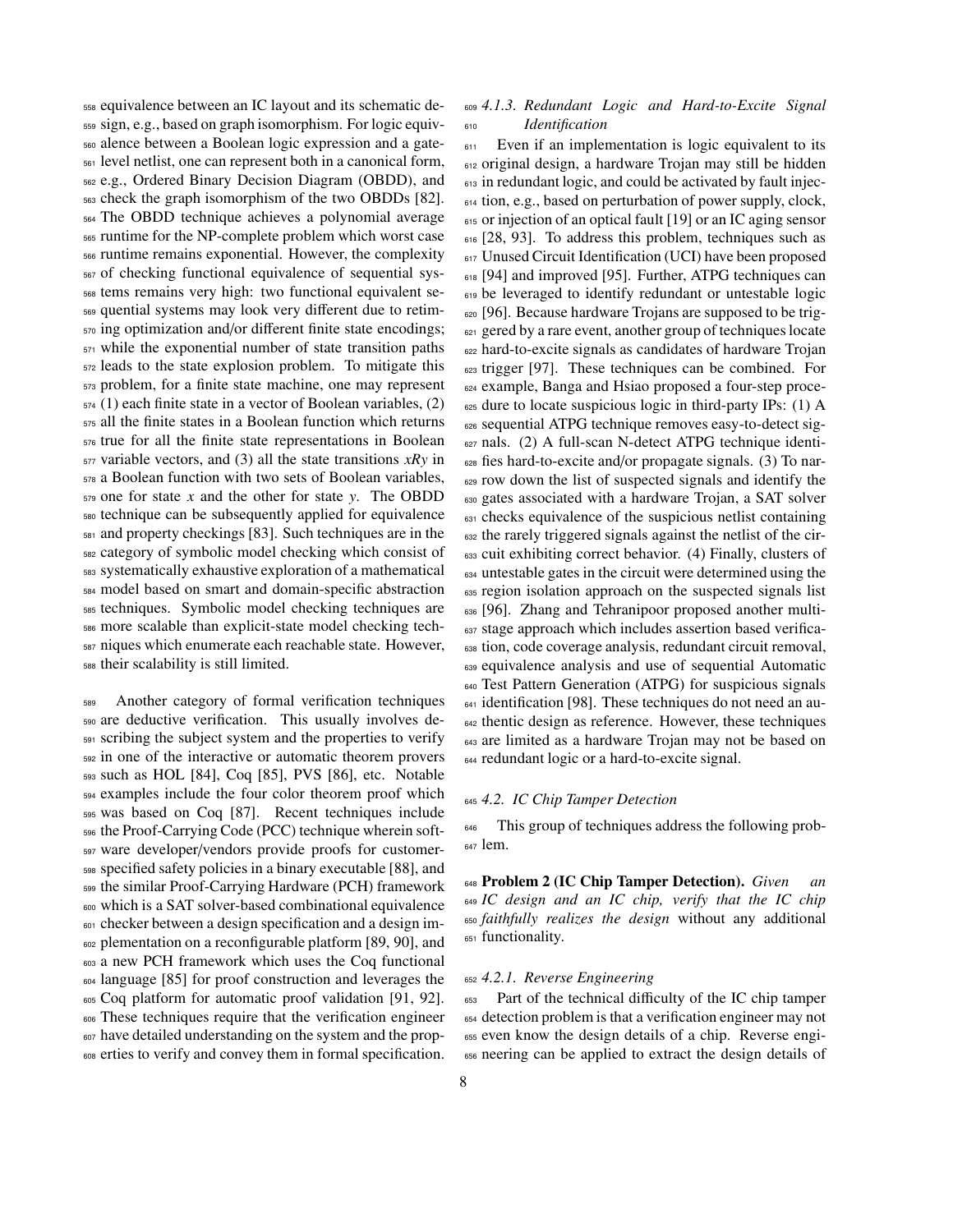a chip, such that the IC design tamper detection tech- niques in subsection 4.1 can be applied. This method can detect any tamper by a designer, an IP provider, a CAD vendor, a system integrator or a distributor. How- ever, an adversary at an untrusted foundry may tamper with only a few IC chips, while the existing reverse en- gineering techniques are destructive: traditional IC re- verse engineering techniques require decapsulation and passive layer removal, while new techniques such as X- ray microscopy damage transistors [24]. As a result, combination of reverse engineering and IC design tam- per detection techniques cannot be applied to all the chips and cannot guarantee detection of hardware tam-per by an adversary at a foundry.

## *4.2.2. Testing*

 To detect a hardware Trojan by testing, (1) the testing procedure must activate the hardware Trojan, and (2) the activated hardware Trojan leads to a behavior deviation of the VLSI system such as an incorrect output that can be observed. However, neither is easy to achieve. Ac- tivating a hardware Trojan is very difficult since a hard- ware Trojan can be triggered by a rare event which is unknown to a test engineer [99, 100, 101]. If the hard- ware Trojan trigger logic includes an IC aging sensor, the hardware Trojan cannot be activated before the IC is sufficiently aged [28, 93]. Even if a hardware Trojan is activated, the hardware Trojan may still keep a min- imum footprint, for example, sending out confidential information in a side channel [102] or by steganography [103] without tampering with the result of any authentic computation in the host system.

#### *4.2.3. Side Channel Analysis*

 Besides IC testing techniques, side channel analysis techniques have been proposed for IC tamper detection. These techniques collect IC characterizations in a side channel such as timing performance [104], power con- sumption [105], temperature, or electromagnetic emis- sion [106], and find outliers for candidates of tampered chips. These techniques rely on a golden tamper-free reference design which may be achieved by reverse en-697 gineering a few chips [106] or by self referencing [107]. However, a few significant problems exist: (1) the sig- nificant effect of parametric variations could easily bury the effect of a small hardware Trojan; and (2) it is very difficult to activate a hardware Trojan. Without be- ing activated, a dormant hardware Trojan has very little footprint, e.g., possibly in leakage [108]. These make side channel analysis very difficult.

## *4.2.4. IC Design for Tamper Detection*

 Due to the limitations in IC testing and side chan- nel analysis, IC design techniques are needed to facil- itate tamper detection. For example, ring oscillator- based on-chip sensors are proposed to detect hardware Trojan-induced power supply voltage droop [109, 110]. The built-in self-authentication (BISA) technique lever- ages the existing built-in self-test (BIST) techniques [109, 111].

 Another group of techniques are based on concurrent checking. A variety of concurrent checking techniques are available in the traditional fault-tolerant computing literature [112, 113]. These techniques are appealing for tamper detection because they do not require hardware Trojan activation which is difficult to achieve without a priori knowledge on the hardware Trojan. On the other hand, such techniques are tamper detection but not tam-per prevention techniques.

 In concurrent checking, a hardware system generates information bits and check bits, e.g., parity bits, du- plicate of the information bits as in a dual-module re- dundancy (DMR) scheme, or in a more efficient error- detecting code (EDC) [112, 113]. Checking the consis- tency between the information bits and the check bits detects runtime errors such as soft errors or adversary tampers (e.g., triggered by a timer) which cannot be de-tected by testing.

 At system level, fault tolerant processor design in- cludes a variety of redundant execution and concurrent checking techniques [113]. (1) Lockstepping schemes compare internal states (e.g., program control flow [114, 115, 116], hardware control signals [117], memory ac- cess [118], and reasonableness of results [119, 120]) in each cycle with duplicated program runs in a watchdog co-processor. (2) Redundant Multi-Threading (RMT) schemes compare only outputs of committed instruc- tions [121, 122, 123, 124, 125]. (3) EDCC-based hardware assertion techniques lead to more hardware- efficient fault tolerant processors compared with lock-stepping or RMT [126, 127, 128].

 Concurrent checking techniques have been adopted for tamper detection. For example, the TrustNet and DataWatch architectures include on-chip monitors which check the consistency of control signals and data in a microprocessor [129]. Against remote attacks and physical attacks, e.g., wherein an adversary has physi- cal access to the hardware and can tamper with memory busses or instructions and data stored in memory chips, the DEFENSE architecture includes a FPGA which per- forms runtime concurrent integrity checking besides en-cryption and decryption for instruction and data blocks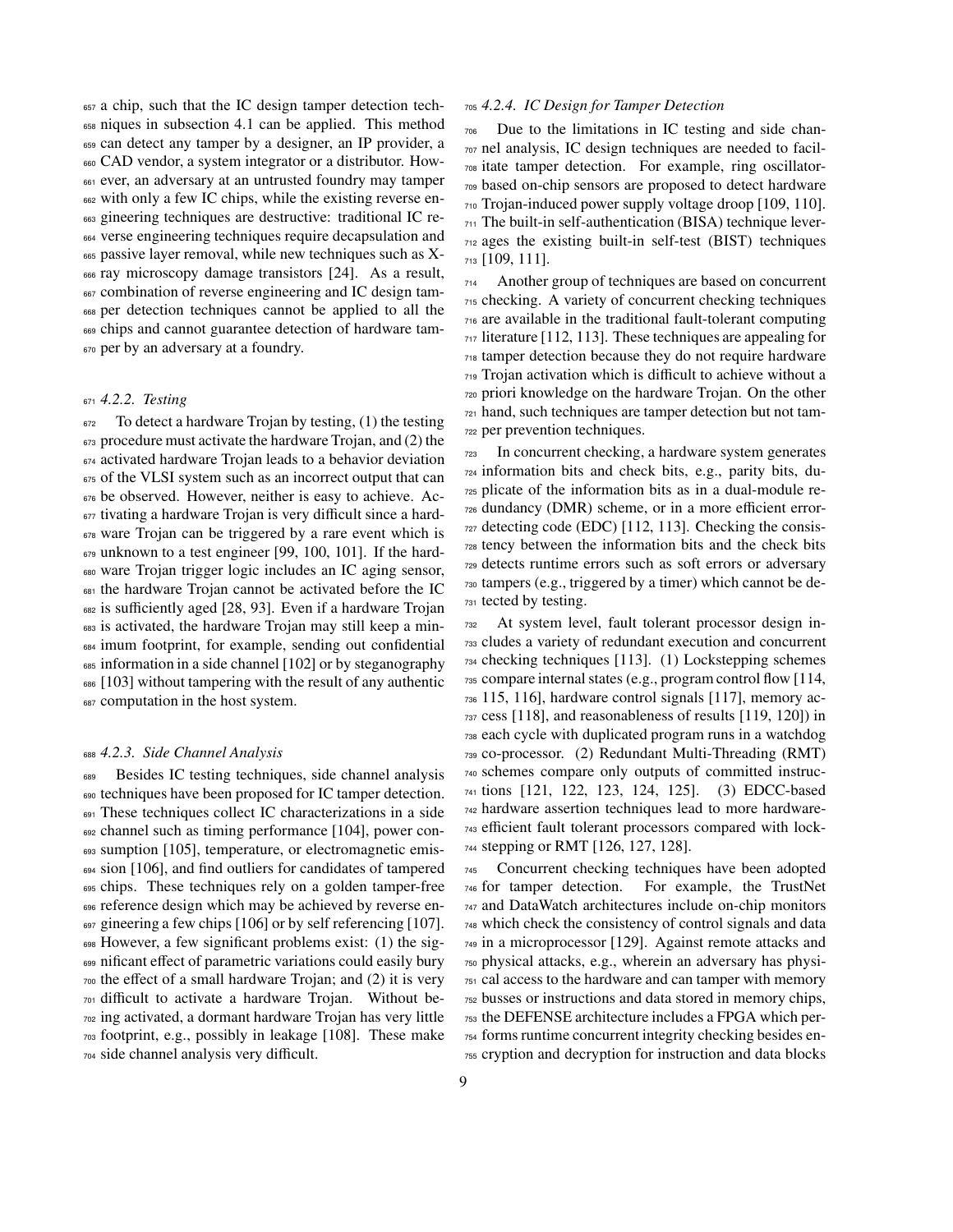

Figure 4: A code injection hardware Trojan including a Trojan ROM, multiplexers, and trigger logic (red), and a tamper-evident architecture including multiplexers that sample runtime signals including the system time in a round-robin scheme, and a fingerprint generator based on the Matyas-Meyer-Oseas hash function (below the instruction pipeline) in a processor.

 between a processor core and a memory chip [130]. Fetch-time or runtime integrity checking is included in many secure processors such as AEGIS [9, 10], REM [11], SP [12], and SPEF [13, 14] against remote attacks wherein an adversary performs code injection, reuse or data injection or substitution attacks via a communica- tion channel. Further against IC tamper attacks such as code injection from a hardware Trojan (Fig. 4 (a)), concurrent checking needs to be applied against run- time signals inside an IC chip, and such a checking mechanism needs to be protected from tamper by a sup- ply chain adversary, e.g., based on reconfigurable logic, split manufacturing, or reconfigurable resistive RAM (RRAM) switches [131]. For example, the Tamper- Evident Architecture (TEA) computes a fingerprint or keyed cryptographic hash for runtime signals during the computation in a hardware system, and verify such a fin- gerprint off-chip for computation integrity verification and malicious program detection (Fig. 4). As a result, a supply chain adversary or hardware Trojan (1) can- not generate correct check bits or fingerprint for a ma- licious program, and (2) cannot tamper with the check- ing mechanism [28]. This technique verifies integrity and authenticity of a program run without guarantee- ing the integrity and authenticity of the system, e.g., it does not detect a dormant hardware Trojan. The cost of such techniques can be controlled similarly to the exist-ing Design for Testability (DFT) techniques [132].

# *4.3. IC Tamper Prevention*

 Besides tamper detection, we further need tamper re- sponse (recovery or self-destruction) and tamper evi- dence (recording and digital forensics) techniques [20]. A harder problem is tamper prevention. A number of techniques have been proposed for tamper prevention with limited effectiveness.

 A straightforward solution is IC design obfuscation. However as we know obfuscation of an entire VLSI sys- tem is not possible while some modules may be obfus- cated such as based on reconfigurable logic or a trusted die [40, 41].

 Another technique is to obfuscate data or runtime sig- nals in a hardware system for data confidentiality and tamper prevention. Instruction and data encryption for storage is a common technique, while their decryption brings performance cost [7, 8]. Bus scrambling such as by permutation or XORing with a pseudo-random num- ber achieves only weak cryptographic strength [101], while achieving stronger cryptographic strength comes with significant cost. Private circuit techniques address 805 the problem of achieving data confidentiality in the presence of an attacker who can observe at most *t* sig- nals in a hardware system at any given time [133, 134]. Fascinating progress has been achieved in the field of 809 homomorphic cryptography [135] and secure multi- party computation [136, 137], allowing arbitrary com-811 putation based on encrypted data - albeit at a prohibitive 812 cost for efficient VLSI application.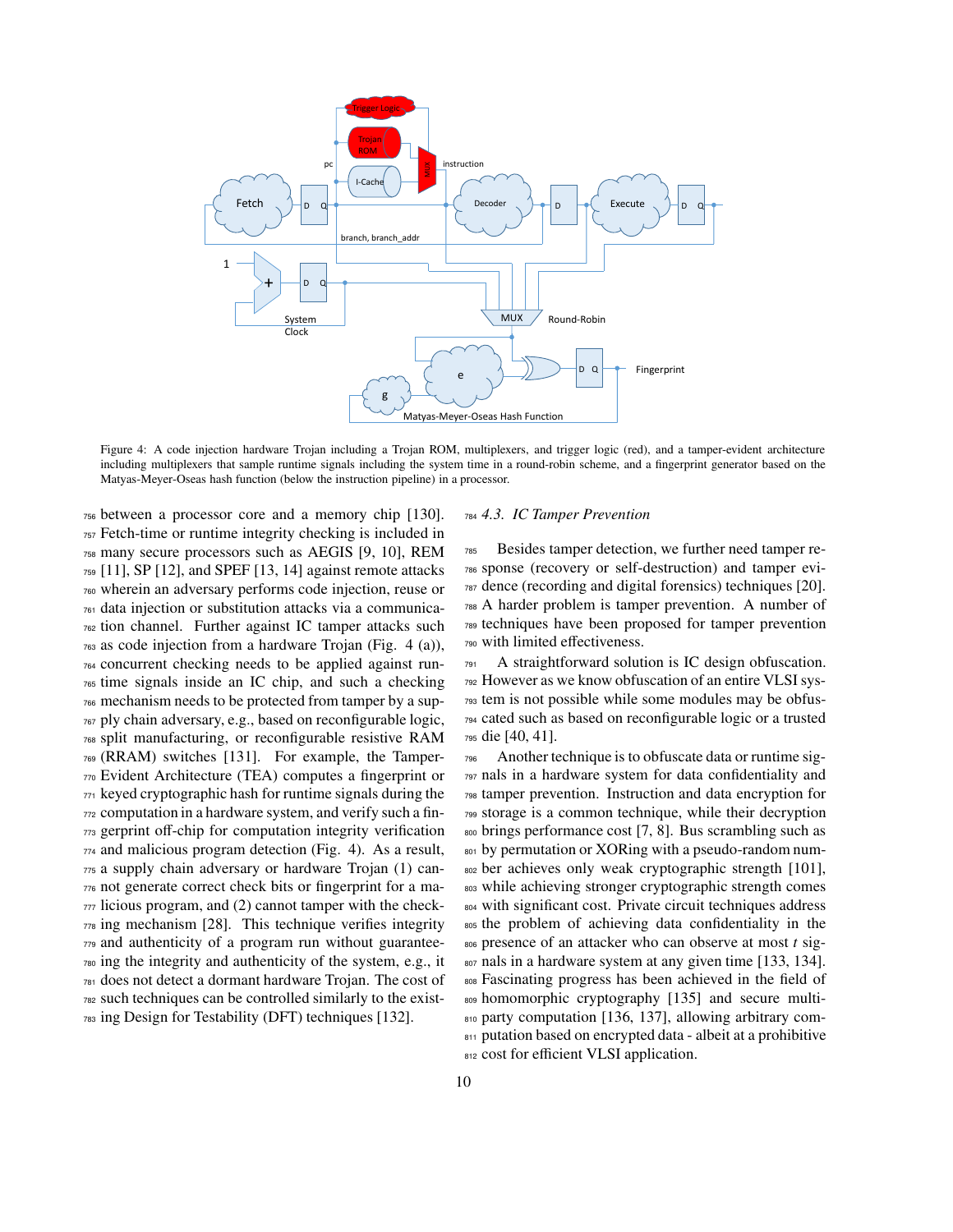#### 5. Hardware Security Research Trends

814 Hardware security is under heated research. Ongoing 815 research development is leading to rapid innovations. We notice several trends in this field: (1) VLSI tech-817 nology development has made some traditional tech- niques such as side channel analysis increasingly dif- ficult (higher integration leads to a decreasing signal-to-820 noise ratio in cutting-edge technologies for side channel 821 analysis). While this also provides opportunities to de-822 velop new security solutions based on emerging VLSI 823 technologies, for example, for Truly Random Num- ber Generation (TRNG) and PUFs. (2) New research 825 trends in system integration such as Internet of Things 826 and Cyber-Physical Systems demand security research 827 for such emerging systems. IoT/CPS are complex sys-828 tems including software, firmware and hardware com-829 ponents. They are expected to be deployed in diverse, 830 dynamic, and potentially hostile environment, such as, 831 for example, an adversary may easily gain physical pos-832 session of an IoT/CPS device, and launch hardware at-833 tacks. The traditional security research addresses secu- rity protocols, primitives, and their software implemen-835 tations, while hardware is assumed to be trustworthy. 836 This research gap gives rise to recent hardware security 837 research efforts. (3) From a system perspective, new 838 hardware or system security research works need to be 839 based on more realistic attack models which include as many as possible attack methods. (4) Examining hard- ware security solutions in the context of higher level 842 security primitives and protocols such as in [77, 79] provides new perspectives. (5) Examining security so- lutions from an economic and/or social perspective is 845 much needed to facilitate security solution deployment 846 in the real world because the cost and benefit of security 847 techniques are ultimately shared by parties in a supply chain, an industry ecosystem, and a society. Security- oriented business management and policy making and enhancement mechanisms are much needed.

## **6. Summary**

 Hardware security risks such as from a VLSI supply chain come under scrutiny only recently. Such security risks compromise the foundation of all existing secu-855 rity designs. Consequently, research on their mitiga- tion techniques has been intensive in recent years. In this paper, we present a systematic survey on the hard- ware security risks from a VLSI supply chain and their 859 state-of-the-art countermeasure techniques. Although significant progress has been made over the years, many important problems remain open and critical solutions  missing in this field. We hope that this survey help in- crease public awareness to the problem and foster fur-864 ther technology development in the field.

#### 865 Acknowledgements

866 The authors thank NSF support by grant CISE-867 1538418, and anonymous reviewers for their comments.

## 868 Reference

- [1] B. Schneier, Applied Cryptography: Protocols, Algorithms and Source Code in C, John Wiley and Sons, 1996.
- [2] S. Ravi, A. Raghunathan, S. Chakradhar, Tamper resistance mechanisms for secure embedded systems, in: Intl. Conf. on VLSI Design, 2004.
- [3] B. Schneier, Security Pitfalls in Cryptography, http://www.schneier.com/essay-pitfalls.html.
- [4] Trusted Computing Group, Trusted Platform Module (TPM) Specifications. URL http://www.trustedcomputinggroup.org/
- resources/tpm main specification
- [5] ARM, Building a secure system using trustzone technology, ARM Limited.
- [6] Microsoft, Next-generation secure computing base. URL http://www.microsoft.com/resources/ngscb/ default.mspx
- [7] D. Lie, C. Thekkath, M. Mitchell, et al., Architecture sup- port for copy and tamper resistant software, in: Proc. Interna- tional Conference on Architecture Support for Programming Languages and Operating Systems (ASPLOS-IX), 2000, pp. 889 168–177
- [8] O. Gelbart, P. Ott, B. Narahari, R. Simha, A. Choudhary, J. Zambreno, Codesseal: Compiler/fpga approach to secure ap- plications, in: Proc. IEEE Int. Conf. on Intelligence and Secu-rity Informatics, 2005, pp. 530–535.
- [9] G. E. Suh, D. Clarke, B. Gassend, M. van Dijk, S. Devadas, AEGIS: architecture for tamper-evident and tamper-resistant processing, in: Proc. International Conference on Supercom-puting, 2003.
- [10] G. E. Suh, C. W. O'Donnell, I. Sachdev, S. Devadas, Design and implementation of a single-chip secure processor using physical random functions, in: Proc. International Symposium on Computer Architecture, 2004.
- [11] A. M. Fiskiran, R. B. Lee, Runtime execution monitoring (REM) to detect and prevent malicious code execution, in: Proc. IEEE Intl. Conf. Computer Design, 2004.
- [12] R. B. Lee, P. C. S. Kwan, J. P. McGregor, J. Dwoskin, Z. Wang, Architecture for protecting critical secrets in microprocessors, in: Proc. International Symposium on Computer Architecture 908 (ISCA), 2005, pp. 2–13.
- [13] D. Kirovski, M. Drinic, M. Potkonjak, Enabling trusted soft- ware integrity, in: Proc. 10th Int. Conf. Architecture Support for Programming Languages and Operating Systems, 2002, pp. 108–120.
- [14] M. Drinic, D. Kirovski, A hardware-software platform for in- trusion prevention, in: Porc. 37th Ann. IEEE/ACM Intl. Symp. Microarchitecture, 2004, pp. 233–242.
- [15] P. C. Kocher, Timing attacks on implementations of Diffie- Hellman, RSA, DSS, and other systems, Advances in Cryp- tology - CRYPTO'96, Lecture Notes in Computer Science V. 919 1109 (1996) 104-113.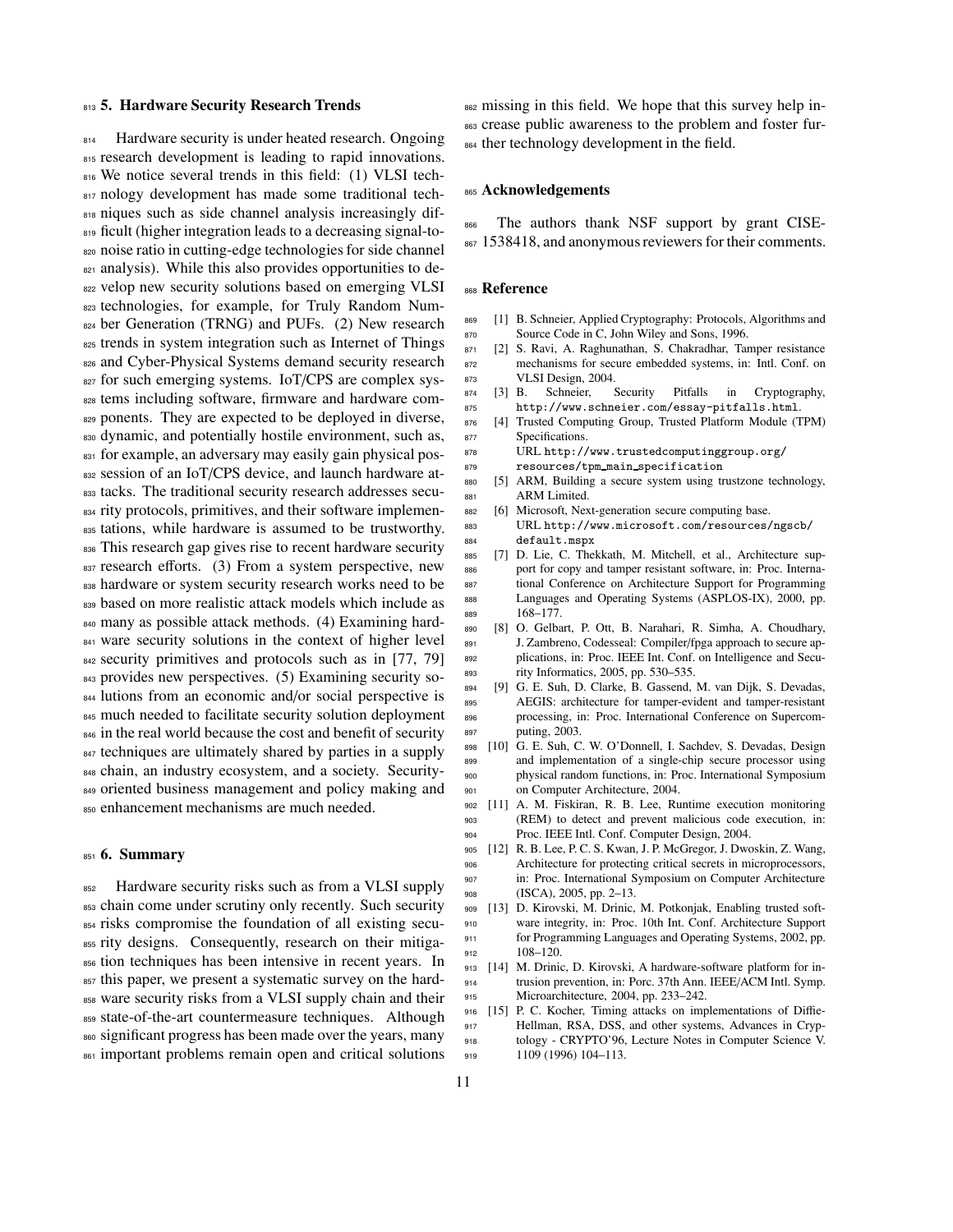- [16] P. Kocher, J. Jaffe, B. Jun, Differential power analysis, in: Proc. Intl. Cryptography Conf. Advances in Cryptography, 1999, pp. 388–397.
- [17] H. Choukri, M. Tunstall, Handbook of Information Security, Volume 3, John Wiley and Sons, 2006.
- [18] S. Skorobogatov, R. Anderson, Optical fault induction attacks, in: Proc. Cryptographic Hardware and Embedded Systems, 927 2003, pp.  $2-12$ .
- [19] J. G. J. van Woudenberg, M. F. Witteman, F. Menarini, Practi- cal optical fault injection on secure microcontrollers, in: Pro- ceedings of the 2011 Workshop on Fault Diagnosis and Toler-ance in Cryptography, 2011, pp. 91–99.
- [20] Altera, Anti-tamper capabilities in FPGA designs.
- URL http://www.altera.com/literature/wp/ wp-01066-anti-tamper-capabilities-fpga.pdf/
- [21] S. Drimer, Volatile FPGA design security a survey (2008). URL http://www.saardrimer.com/sd410/papers/ fpga security.pdf
- [22] Microsemi, Overview of data security using microsemi FPGAs and SoC FPGAs.
- URL http://www.microsemi.com/document-portal/
- doc view/132873-overview-of-data-security-
- using-microsemi-fpgas-and-soc-fpgas
- [23] Microsemi, Overview of design security using microsemi FP-944 GAs and SoC FPGAs.
- URL http://www.microsemi.com/document-portal/
- doc view/132862-overview-of-design-security-
- using-microsemi-fpgas-and-soc-fpgas
- [24] R. Torrance, D. James, The state-of-the-art in IC reverse engi- neering, in: Cryptographic Hardware and Embedded Systems - CHES 2009, Vol. 5747 of Lecture Notes in Computer Science, 2009, pp. 363–381.
- [25] Chipworks. [link].
- 
- 953 URL http://www.chipworks.com/<br>954 [26] U.S. Senate, Inquiry into counterfeit [26] U. S. Senate, Inquiry into counterfeit electronic parts in the department of defense supply chain, report of the committee on armed services (May 21, 2012).
- [27] M. Beaumont, B. Hopkins, T. Newby, Hardware tro- jans prevention, detection, countermeasures (a lit- erature review), DSTO-TN-1012, unclassified, Tech. rep., Australian Government, Department of De- fense, Defense Science and Technology Organization, http://www.dtic.mil/get-tr-doc/pdf?AD=ADA547668 (2011).
- [28] B. Liu, R. Sandhu, Fingerprint-based detection and diagnosis of malicious programs in hardware, IEEE Trans. on Reliability.
- [29] R. Elbaz, D. Champagne, C. Gebotys, R. B. Lee, N. Potlapally, L. Torres, Hardware mechanisms for memory authentication: A survey of existing techniques and engines, Trans. on Com-put. Sci. (2009) 1–22.
- [30] R. B. Lee, D. K. Karig, J. P. Mcgregor, Z. Shi, Enlisting hard- ware architecture to thwart malicious code injection, in: In Pro- ceedings of the 2003 International Conference on Security in Pervasive Computing, 2003, pp. 237–252.
- [31] National Security Council, The Comprehensive National Cybersecurity Initiative.
- URL http://www.whitehouse.gov/cybersecurity/
- comprehensive-national-cybersecurity-initiative
- [32] B. Barak, O. Goldreich, R. Impagliazzo, S. Rudich, A. Sahai, S. Vadhan, K. Yang, On the (im)possibility of obfuscating pro- grams, in: Proc. International Conference on Cryptography, 981 2001, pp.  $1-18$ .
- [33] R. Canetti, Towards realizing random oracles: Hash functions
- that hide all partial information, in: Proc. International Confer-ence on Cryptography, 1997, pp. 455–469.
- [34] A. Narayanan, V. Shmatikov, On the limits of point function obfuscation (2006).
- URL http://eprint.iacr.org/2006/182
- 988 [35] H. Wee, On obfuscating point functions, in: Proc. ACM Symp. the Theory of Computing, 2005.
- [36] Z. Brakerski, G. N. Rothblum, Black-box obfuscation for d-cnfs, Cryptography ePrint Archieve (2013).
- URL http://eprint.iacr.org/2013/557
- [37] IARPA, Trusted integrated chips (TIC), http://www.iarpa.gov/index.php/research-programs/ tic/baa (2011).
- [38] F. Imeson, A. Emtenan, S. Garg, M. V. Tripunitara, Secur- ing computer hardware using 3d integrated circuit (ic) tech- nology and split manufacturing for obfuscation, in: Proc. 22nd USENIX Security Symposium, 2013, pp. 495–510.
- [39] J. Rajendran, O. Sinanoglu, R. Karri, Is split manufacturing secure, in: Proc. Conference on Design Automation and Test in Europe, 2013, pp. 1259 – 1264.
- [40] B. Liu, B. Wang, Embedded reconfigurable logic for ASIC de- sign obfuscation against supply chain attacks, in: Proc. Con-ference on Design Automation and Test in Europe, 2014.
- [41] B. Liu, B. Wang, Reconfiguration-based vlsi design for secu- rity, IEEE Journal on Emerging and Selected Topics in Circuits and Systems.
- [42] L. W. Chow, J. P. Baukus, B. J. Wang, R. P. Cocchi, Camouflag- ing a standard cell based integrated circuit, uS Patent 8,151,235 (2012).
- URL http://www.google.com/patents/US8151235
- [43] SypherMedia, Circuit camouflage technology: SMI IP protec- tion and anti-tamper technologies (2012). URL http://www.smi.tv/

SMI SypherMedia Library Intro.pdf

- [44] M. E. Massad, S. Garg, M. V. Tripunitara, Integrated circuit (IC) decamouflaging: Reverse engineering camouflaged ICs within minutes, in: Proc. of NDSS, 2015.
- [45] J. Rajendran, M. Sam, O. Sinanoglu, R. Karri, Security analy- sis of integrated circuit camouflaging, in: ACM Conference on Computer and Communications Security, 2013, pp. 709–720.
- [46] A. Baumgarten, A. Tyagi, J. Zambreno, Preventing IC piracy using reconfigurable logic barriers, IEEE Design and Test of Computers (2010) 66 – 75.
- [47] J. Roy, F. Koushanfar, I. Markov, EPIC: Ending piracy of in- tegrated circuits, in: Proc. Conference on Design Automation and Test in Europe, 2008, pp. 1069 – 1074.
- [48] R. S. Chakraborty, S. Bhunia, HARPOON: an obfuscation- based SoC design methodology for hardware protection, IEEE Trans. Computer-Aided Design 28(10) (2009) 1493–1502.
- [49] J. A. Roy, F. Koushanfar, I. L. Markov, Protecting bus-based hardware IP by secret sharing, in: Proc. ACM/IEEE Design Automation Conf., 2008, pp. 846 –851.
- [50] Y. M. Alkabani, F. Koushanfar, Active hardware metering for intellectual property protection and security, in: Proc. USENIX Security Symposium, 2007, pp. 291 –306.
- [51] R. S. Chakraborty, S. Bhunia, Hardware protection and authen- tication through netlist level obfuscation, in: Proc. IEEE Intl. Conf. Computer-Aided Design, 2008, pp. 674–677.
- [52] R. S. Chakraborty, S. Bhunia, Security against hardware Trojan through a novel application of design obfuscation, in: Proc. IEEE Intl. Conf. Computer-Aided Design, 2009, pp. 113–116.
- [53] A. R. Desai, M. S. Hsiao, et al., Interlocking obfuscation for anti-tamper hardware, in: CSIIRW, 2012, pp. 1 – 4.
- [54] J. Rajendran, Y. Pino, O. Sinanoglu, R. Karri, Security analysis of logic obfuscation, in: Proc. ACM/IEEE Design Automation Conf., 2012, pp. 83 – 89.
- [55] L. Yuan, R. Pari, G. Qu, Soft IP protection: Watermarking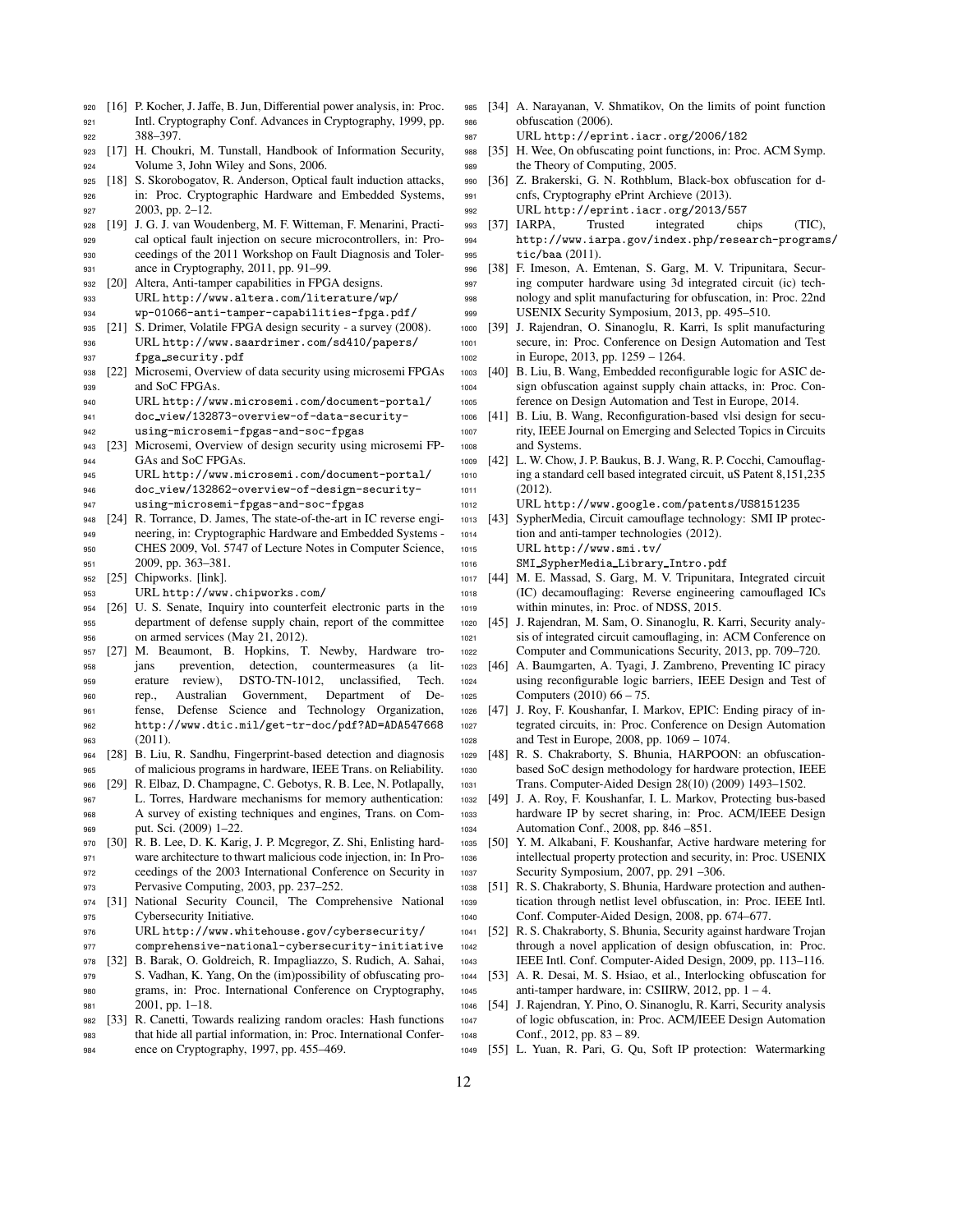- HDL source codes, in: 6th Information Hiding Workshop, 2004, pp. 224–238.
- [56] A. B. Kahng, J. Lach, W. H. Mangione-Smith, S. Mantik, I. L. Markov, M. Potkonjak, P. Tucker, H. Wang, G. Wolfe, Wa- termarking techniques for intellectual property protection, in: Proc. ACM/IEEE Design Automation Conf., 1998.
- [57] A. B. Kahng, J. Lach, W. H. Mangione-Smith, S. Mantik, I. L. Markov, M. Potkonjak, P. Tucker, H. Wang, G. Wolfe, Constraint-based watermarking techniques for design intellec- tual property protection, IEEE Trans. Computer-Aided Design 20(10) (2001) 1236–1252.
- [58] A. L. Oliverira, Robust techniques for watermarking sequen- tial circuit designs, in: Proc. ACM/IEEE Design Automation Conf., 1999, pp. 837–842.
- [59] L. Yuan, G. Qu, Information hiding in finite state machine, in: 6th Information Hiding Workshop, 2004, pp. 340–354.
- [60] A. K. Jain, L. Yuan, P. R. Pari, G. Qu, Zero overhead wa- termarking technique for fpga designs, in: Proc. Great Lakes Symp. VLSI, 2003, pp. 147–152.
- [61] A. B. Kahng, S. Mantik, I. L. Markov, M. Potkonjak, P. Tucker, H. Wang, G. Wolfe, Robust ip watermarking methodologies for physical design, in: Proc. ACM/IEEE Design Automation Conf., 1998, pp. 782–787.
- [62] L. Yuan, G. Qu, A. Srivastava, VLSI CAD tool protection by birthmarking design solutions, in: Proc. Great Lakes Symp. VLSI, 2005, pp. 341–344.
- [63] A. T. Abdel-Hamid, S. Tahar, M. Aboulhamid, A survey on IP watermarking techniques, Design Automation for Embedded Systems 9 (2004) 211–227.
- [64] J. Lach, W. H. Mangione-Smith, M. Potkonjak, Fingerprint- ing digital circuits on programmable hardware, in: Information Hiding Workshop, 1998, pp. 16–31.
- [65] J. Lach, W. H. Mangione-Smith, M. Potkonjak, Fpga fin- gerprinting techniques for protecting intellectual property, in: Custom Integrated Circuits Conference, 1998, pp. 299–302.
- [66] J. Lach, W. H. Mangione-Smith, M. Potkonjak, Signature hid- ing techniques for fpga intellectual property protection, in: Proc. IEEE Intl. Conf. Computer-Aided Design, 1998, pp. 1088 186-189.
- [67] G. Qu, M. Potkonjak, Analysis of watermarking techniques for graph coloring problem, in: Proc. IEEE Intl. Conf. Computer-Aided Design, 1998, pp. 190–193.
- [68] G. Qu, M. Potkonjak, Intellectual property protection in VLSI designs: theory and practice, Springer Science & Business Me-dia, 2003.
- [69] G. Qu, Publicly detectable watermarking for intellectual prop- erty authentication in vlsi design, IEEE Trans. Computer-Aided Design 21(11) (2002) 1363–1368.
- [70] A. E. Caldwell, H.-J. Choi, A. B. Kahng, S. Mantik, M. Potkonjak, G. Qu, J. L. Wong, Effective iterative techniques for fingerprinting design ip, IEEE Trans. Computer-Aided De-sign 23(2) (2004) 208–215.
- [71] I. Torunoglu, E. Charbon, Watermarking-based copyright pro- tection of sequential functions, IEEE J. Solid State Circuits 35(3) (2000) 434–440.
- [72] G. Qu, M. Potkonjak, Fingerprinting intellectual property us- ing constraint-addition, in: Design Automation Conference, 1107 2000.
- [73] C. Dunbar, G. Qu, A practical circuit fingerprinting method uti- lizing observability dont care conditions, in: Proc. ACM/IEEE Design Automation Conf., 2015, pp. 113–118.
- [74] C. Dunbar, G. Qu, Satisfiability don't care condition based cir- cuit fingerprinting techniques, in: Proc. Asian and South Pa-cific Design Automation Conference, 2015.
- [75] F. Koushanfar, Hardware metering: A survey, in: M. Tehra-

 nipoor, C. Wang (Eds.), Introduction to Hardware Security and Trust, Springer New York, 2012, pp. 103–122.

- [76] K. Lofstrom, W. R. Daasch, D. Taylor, IC identification cir- cuit using device mismatch, in: Proc. IEEE Solid State Circuits Conference, 2000, pp. 372–373.
- 1120 [77] U. Rührmair, S. Devadas, F. Koushanfar, Security based on physical unclonability and disorder, in: M. Tehranipoor, C. Wang (Eds.), Introduction to Hardware Security and Trust, Springer New York, 2012, pp. 65–102.
- 1124 [78] C. Böhm, M. Hofer, Physical Unclonable Functions in The- ory and Practice, 1st Edition, Springer International Publish-ing, 2014.
- 1127 [79] U. Rührmair, M. van Dijk, PUFs in security protocols: Attack models and security evaluations, in: IEEE Symposium on Se-curity and Privacy, 2013, pp. 286–300.
- [80] M. Bhargava, Reliable, secure, efficient physical unclonable functions, Ph.D. thesis, Carnegie Mellon University (2013).
- [81] McFarland, Formal verification of sequential hardware, IEEE Trans. Computer-Aided Design 12(5) (1993) 633–654.
- [82] R. E. Bryant, Graph-based algorithms for boolean function ma-nipulation, IEEE Trans. Computers C-35(8) (1986) 677 – 691.
- [83] K. L. McMillan, Symbolic model checking: An approach to the state explosion problem, Ph.D. thesis, Carnegie Mellon University (1992).
- [84] H. Community, HOL interactive theorem prover, https://hol-theorem-prover.org/.
- [85] INRIA, The coq proof assistant, http://coq.inria.fr/ (2010).
- [86] SRI, PVS specification and verification system, http://pvs.csi.sri.com/ (2014).
- [87] G. Gonthier, Formal proof the four-color theorem, Notices of the American Mathematical Society 55(11) (2008) 1382 – 1392.
- [88] G. C. Necula, Proof-carrying code, in: POPL '97: Proceedings of the 24th ACM SIGPLAN-SIGACT Symposium on Princi-
- ples of Programming Languages, 1997, pp. 106–119. [89] S. Drzevitzky, U. Kastens, M. Platzner, Proof-carrying hard- ware: Towards runtime verification of reconfigurable modules, in: International Conference on Reconfigurable Computing and FPGAs, 2009, pp. 189–194.
- [90] S. Drzevitzky, Proof-carrying hardware: Runtime formal ver- ification for secure dynamic reconfiguration, in: Field Pro- grammable Logic and Applications (FPL), 2010 International Conference on, 2010, pp. 255–258.
- [91] E. Love, Y. Jin, Y. Makris, Enhancing security via prov- ably trustworthy hardware intellectual property, in: Hardware- Oriented Security and Trust (HOST), 2011 IEEE International Symposium on, 2011, pp. 12–17.
- [92] E. Love, Y. Jin, Y. Makris, Proof-carrying hardware intel- lectual property: A pathway to trusted module acquisition, IEEE Transactions on Information Forensics and Security 7 (1) (2012) 25–40.
- [93] Y. Shiyanovskii, F. Wolff, C. Papachristou, D. Weyer, W. Clay, Exploiting semiconductor properties for hardware trojans, ePrint arXiv:0906.3834 (2009).

URL http://arxiv.org/pdf/0906.3834

- [94] M. Hicks, M. Finnicum, S. T. King, M. M. K. Martin, J. M. Smith, Overcoming an untrusted computing base: Detecting and removing malicious hardware automatically, in: Proc. of IEEE Symposium on Security and Privacy, 2010, pp. 159–172.
- [95] C. Sturton, M. Hicks, D. Wagner, S. T. King, Defeating uci: Building stealthy and malicious hardware, in: Proc. of IEEE 1177 Symposium on Security and Privacy, 2011, pp. 64–77.
- [96] M. Banga, M. Hsiao, Trusted RTL: Trojan detection methodol-ogy in pre-silicon designs, in: IEEE International Symposium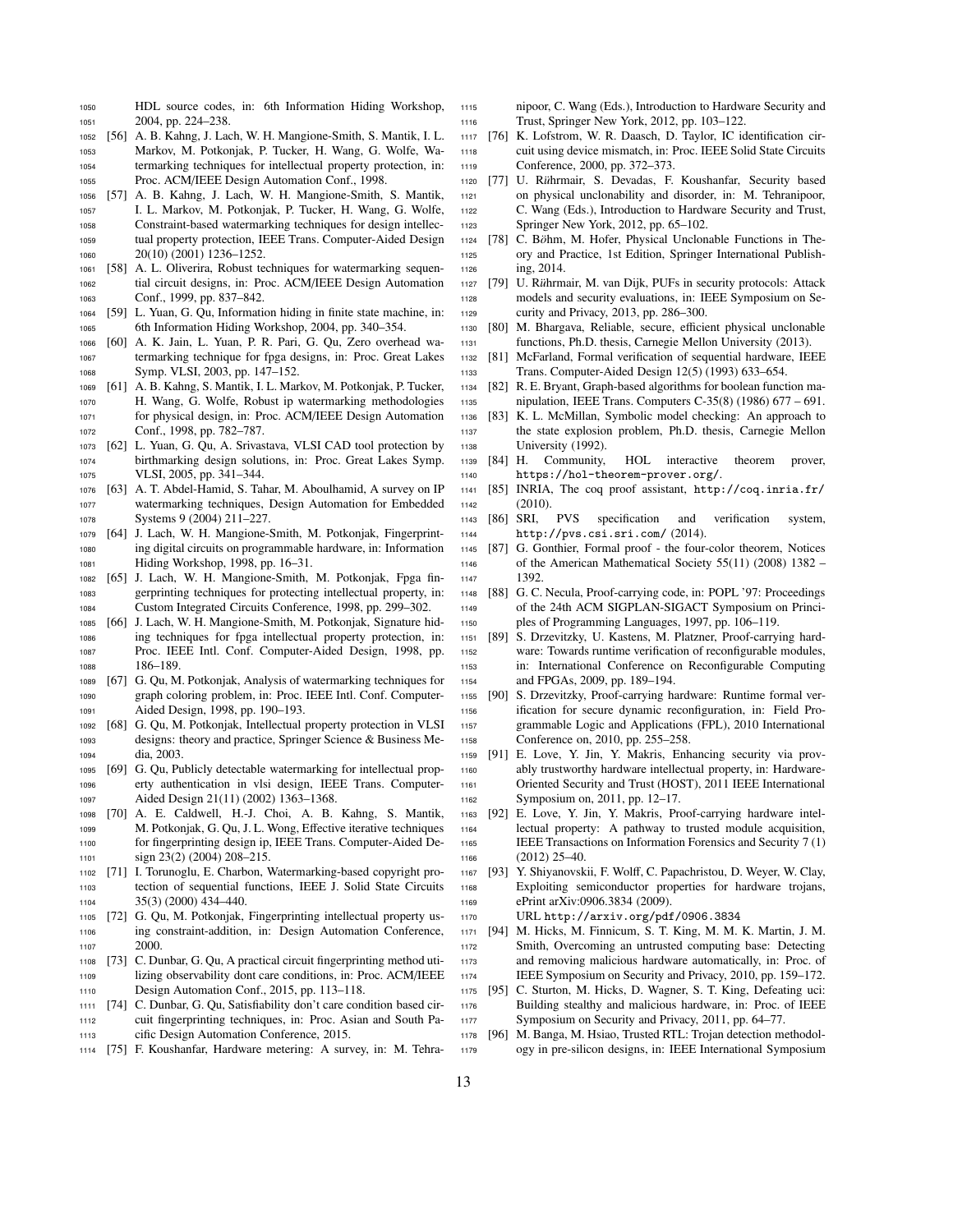- on Hardware-Oriented Security and Trust (HOST), 2010, pp. 1181 56–59<br>1182 [97] R. S.
- [97] R. S. Chakraborty, F. G. Wolf, S. Paul, C. A. Papachristou, S. Bhunia, MERO: A statistical approach for hardware trojan detection, in: Proc. Cryptographic Hardware and Embedded Systems, 2009, pp. 396–410.
- [98] X. Zhang, M. Tehranipoor, Case study: Detecting hardware trojans in third-party digital ip cores, in: Hardware-Oriented Security and Trust (HOST), 2011 IEEE International Sympo-sium on, 2011, pp. 67–70.
- [99] R. S. Chakraborty, S. Narasimhan, S. Bhunia, Hardware tro- jans: Threats and emerging solutions, in: IEEE Intl. High Level Design Validation and Test Workshop, 2009, pp. 166 – 171.
- [100] Y. Jin, N. Kupp, Y. Makris, Experience in hardware Trojan de-
- sign and implementation, in: Proc. IEEE International Work- shop on Hardware-Oriented Security and Trust, 2009, pp. 50– 57.
- [101] A. Waksman, S. Sethumadhavan, Silencing hardware back- doors, in: Proc. IEEE Symp. on Security and Privacy, 2011, pp. 49–63.
- 1200 [102] L. Lin, M. Kasper, T. Güneysu, C. Paar, W. Burleson, Tro- jan side-channels: Lightweight hardware Trojans through side- channel engineering, in: Proc. Cryptographic Hardware and Embedded Systems, 2009, pp. 382–395.
- [103] F. A. P. Petitcolas, R. J. Anderson, M. G. Kuhn, Information hiding: A survey 87(7) 1062–1078.
- [104] Y. Jin, Y. Makris, Hardware Trojan detection using path de- lay fingerprint, in: Proc. IEEE International Workshop on Hardware-Oriented Security and Trust, 2008, pp. 51–57.
- [105] R. Rad, J. Plusquellic, M. Tehranipoor, Sensitivity analysis to hardware trojans using power supply transient signals, 2008, pp. 3–7.
- [106] D. Agrawal, S. Baktir, D. Karakoyunlu, P. Rohatgi, B. Sunar, Trojan detection using IC fingerprinting, in: Proc. IEEE Sym-posium on Security and Privacy, 2007, pp. 296–310.
- [107] D. Du, S. Narasimhan, R. S. Chakraborty, S. Bhunia, Self- referencing: a scalable side-channel approach for hardware trojan detection, in: Proc. Cryptographic Hardware and Em-bedded Systems, 2010.
- [108] M. Potkonjak, A. Nahapetian, M. Nelson, T. Massey, Hard- ware trojan horse detection using gate-level characterization, in: Proc. ACM/IEEE Design Automation Conf., 2009, pp. 688–693.
- [109] M. Tehranipoor, H. Salmani, X. Zhang, Integrated Circuit Au- thentication: Hardware Trojans and Counterfeit Detection, 1st Edition, Springer International Publishing, 2014.
- [110] X. Zhang, On-chip structures and techniques to improve the security, trustworthiness and reliability of integrated circuits, Ph.D. thesis, University of Connecticut (2013).
- [111] K. Xiao, M. Tehranipoor, Bisa: Built-in self-authentication for preventing hardware trojan insertion, 2013.
- 1231 [112] M. Göessel, V. Ocheretny, E. Sogomonyan, D. Marienfeld, New Methods of Concurrent Checking, Springer, 2008.
- [113] S. Mukherjee, Architecture Design for Soft Errors, Morgan Kaufmann Publishers, 2008.
- [114] D. Lu, Watchdog processors and structural integrity checking, IEEE Trans. Computers 31(7) (1982) 681–685.
- [115] M. Namjoo, Techniques for concurrent testing of vlsi processor operation, in: Proc. IEEE Intl. Test Conf., 1982, pp. 461–468.
- [116] J. P. Shen, M. A. Schuette, On-line self-monitoring using sig-
- natured instruction streams, in: Proc. IEEE Intl. Test Conf., 1983, pp. 275–282.
- [117] S. F. Daniels, A concurrent test technique for standard micro- processors, in: Dig. Papers Compcon Spring 83, 1983, pp. 389–394.
- [118] M. Namjoo, E. J. McCluskey, Watchdog processors and capa- bility checking, in: Dig. Papers 12th Annu. Int. Symp. Fault Tolerant Comput., FTCS-12, 1982, pp. 245–248.
- [119] A. Mahmood, E. J. McCluskey, Concurrent error detection us- ing watchdog processors - a survey, IEEE Trans. Computers 37(2) (1988) 160–174.
- [120] P. P. Shirvani, E. J. McCluskey, Fault-tolerant systems in a space environment: The CRC ARGOS project, in: CRC Tech-nical Report No. 98-2 (CSL TR No. 98-774), 1998.
- [121] T. M. Austin, Diva: A reliable substrate for deep submicron microarchitecture design, in: Proc. Annu. Intl. Symp. on Mi-croarchitecture (MICRO), 1999, pp. 196–207.
- [122] D. Bernick, B. Bruckert, P. D. Vigna, D. Garcia, R. Jardine, J. Klecka, J. Smullen, NonStop advanced architecture, in: Proc. Intl. Conf. on Dependable Systems and Networks(DSN), 2005, pp. 12–21.
- [123] M. A. Gomaa, C. Scarbrough, T. N. Vijaykumar, I. Pomeranz, Transient fault-recovery for chip multiprocessors, in: Proc. In- ternational Symposium on Computer Architecture, 2003, pp. 98–109.
- [124] E. Rotenberg, Ar-smt: A microarchitectural approach to fault tolerance in microprocessors, in: Annu. Fault-Tolerant Com-puting Systems (FTCS), 1999, p. 84.
- [125] T. N. Vijaykumar, I. Pomeranz, K. Cheng, Transient fault re- covery using simultaneous multithreading, in: Proc. Interna-tional Symposium on Computer Architecture, 2002.
- [126] T. J. Slegel, R. M. Averill, M. A. Check, B. C. Giamei, B. W. Krumm, C. A. Krygowski, W. H. Li, J. S. Liptay, J. D. Mac- Dougall, T. J. McPherson, J. A. Navaroo, E. M. Schwarz, K. Shum, C. F. Web, IBM's S/390 G5 microprocessor design, IEEE Micro (1999) 12–23.
- [127] L. Spainhower, T. A. Gregg, IBM S/390 parallel enterprise server G5 fault tolerance: A historical perspective, IBM Jour-nal of Research and Development 43(5/6) (1999) 863–873.
- [128] C. Webb, z6 the next-generation mainframe microprocessor (2007).
- URL http://speleotrove.com/decimal/
- IBM-z6-mainframe-microprocessor-Webb.pdf
- [129] A. Waksman, S. Sethumadhavan, Tamper evident microproces- sors, in: Proc. IEEE Symp. on Security and Privacy, 2010, pp. 1–16.
- [130] M. Abramovici, P. Bradley, Integrated circuit security new threats and solutions, in: Proc. of the 5th Annual Workshop on Cyber Security and Information Intelligence Research: Cyber Security and Information Intelligence Challenges and Strate-gies, 2009.
- [131] S. Mitra, H.-S. P. Wong, S. Wong, The Trojan-proof chip, IEEE Spectrum 2 (2015) 46 – 51.
- [132] M. L. Bushnell, V. D. Agrawal, Essentials of Electronic Test- ing For Digital, Memory, And Mixed-Signal VLSI Circuits, Norwell, MA: Kluwer, 2000.
- [133] Y. Ishai, A. Sahai, D. Wagner, Private circuits: Securing hard- ware against probing attacks, in: Proc. International Confer-ence on Cryptography, 2003, pp. 463–481.
- [134] Y. Ishai, M. Prabhakaran, A. Sahai, D. Wagner, Private cir- cuits ii: Keeping secrets in tamperable circuits, in: Advances in Cryptology - EUROCRYPT 2006, 25th Annual International Conference on the Theory and Applications of Cryptographic Techniques, Vol. 4004 of Lecture Notes in Computer Science, Springer, 2006, pp. 308–327.

 URL http://www.iacr.org/cryptodb/archive/2006/ EUROCRYPT/2508/2508.pdf

- [135] C. Gentry, A fully homomorphic encryption scheme, Ph.D. thesis, Stanford University (2009).
- URL http://crypto.stanford.edu/craig/